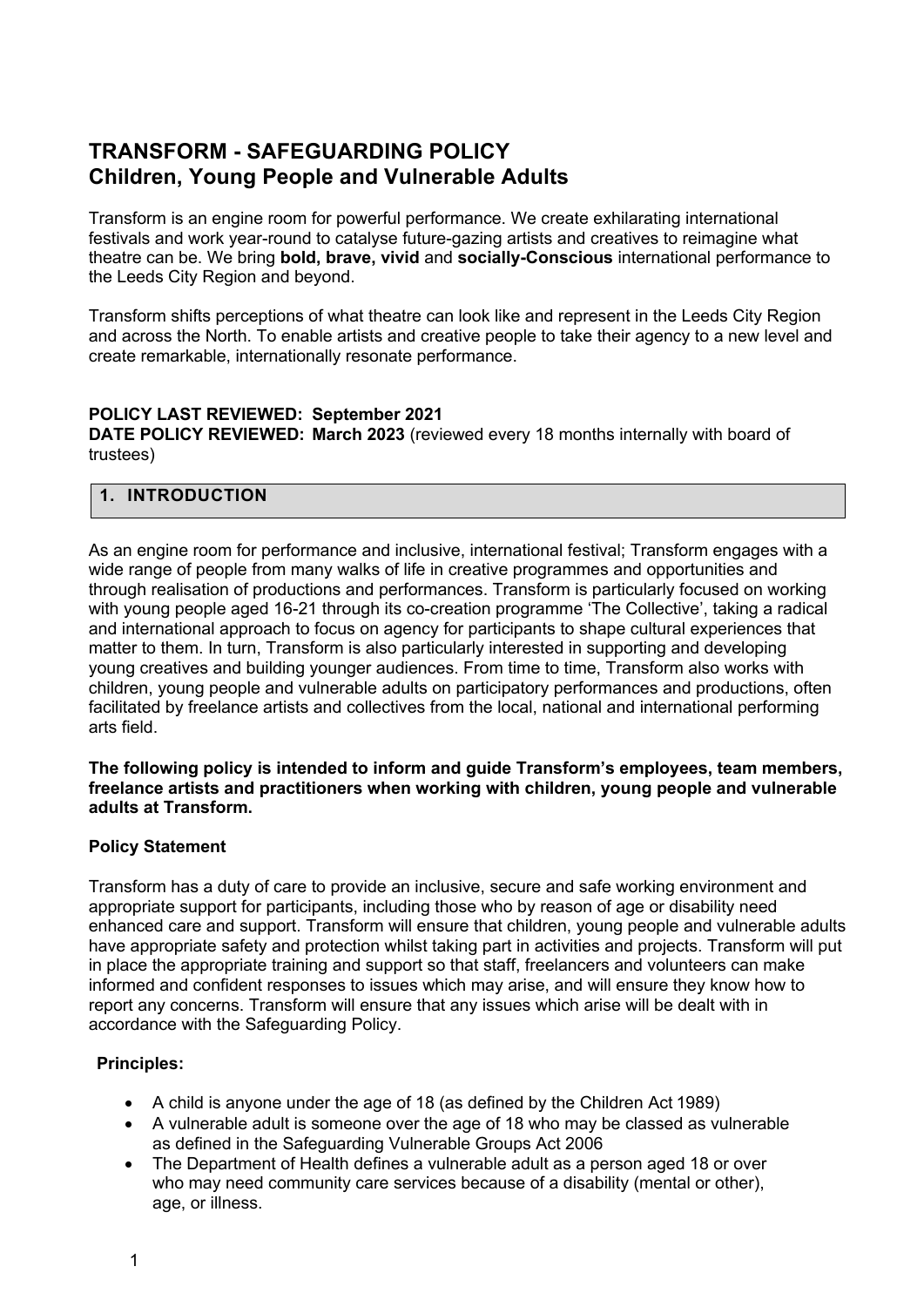- A person is also considered vulnerable if they are unable to look after themselves, protect themselves from harm or exploitation or are unable to report abuse
- Anyone who engages with Transform, whatever their age, culture, disability, gender, language, racial origin, religious beliefs and/or sexual identity have the right to protection from harm or abuse
- Transform's **Safeguarding Officer (SO)** is Amy Letman, Creative Director, Transform, the Deputy Safeguarding Officer (DSO) is Lily Lavorato and the nominated Trustee with responsibility for safe-guarding is Toni-Dee Paul. Responsibility for safeguarding is that of all Transform trustees, employees, team members, freelancers, or anyone else working with Transform
- Transform will ensure that all staff working with children and vulnerable adults receive appropriate training and have, where necessary, the appropriate Disclosure and Barring Service (DBS) check
- Ensure that all workers understand their responsibility to work to the standards that are detailed in the organisation's safeguarding Procedures and work at all times towards maintaining high standards of practice. Safeguarding will be a standing agenda item at meetings.

### **2. DATA PROTECTION**

Any information gathered and kept on file in relation to safeguarding concerns, disclosures and outcomes is to be treated as sensitive personal information and as such is to be kept in a secure place by Transform's DSO (locked away or protected digitally with a password). Information regarding a child or vulnerable adult that is considered an immediate and significant risk of harm to themselves or others, should be communicated with relevant staff on a need to know basis. If necessary, the SO will report concerns to Leeds City Council's Duty and Advice Team or Children's or Adult's Social Work Services. Where possible this should be done with the child's/vulnerable adult's consent.

### **3. CONFIDENTIALITY**

### **Confidentiality**

All young people that Transform work with should always be made aware of the **Confidentiality Policy**. If a young person/ adult tells you that they have something to tell you that must be kept a secret, or that no one else can be told, it is vital that they are reminded of the policy. If they do not wish to proceed at this point then this must be respected, but the situation must be closely monitored. They may not be ready to disclose at that time, but they may wish to do so in the future.

### **4. A NAMED PERSON FOR SAFEGUARDING**

**Name of Safeguarding Officer (SO):** Amy Letman **Contact details:** amy@transformfestival.org

If the SO is unavailable you can contact the following:

The Deputy Safeguarding Officer (DSO) for Transform: Lily Lavorato Contact details: lily@transformfestival.org

The nominated Trustee with responsibility for Safeguarding for Transform: Toni-Dee Paul Contact details: tonedee@hotmail.co.uk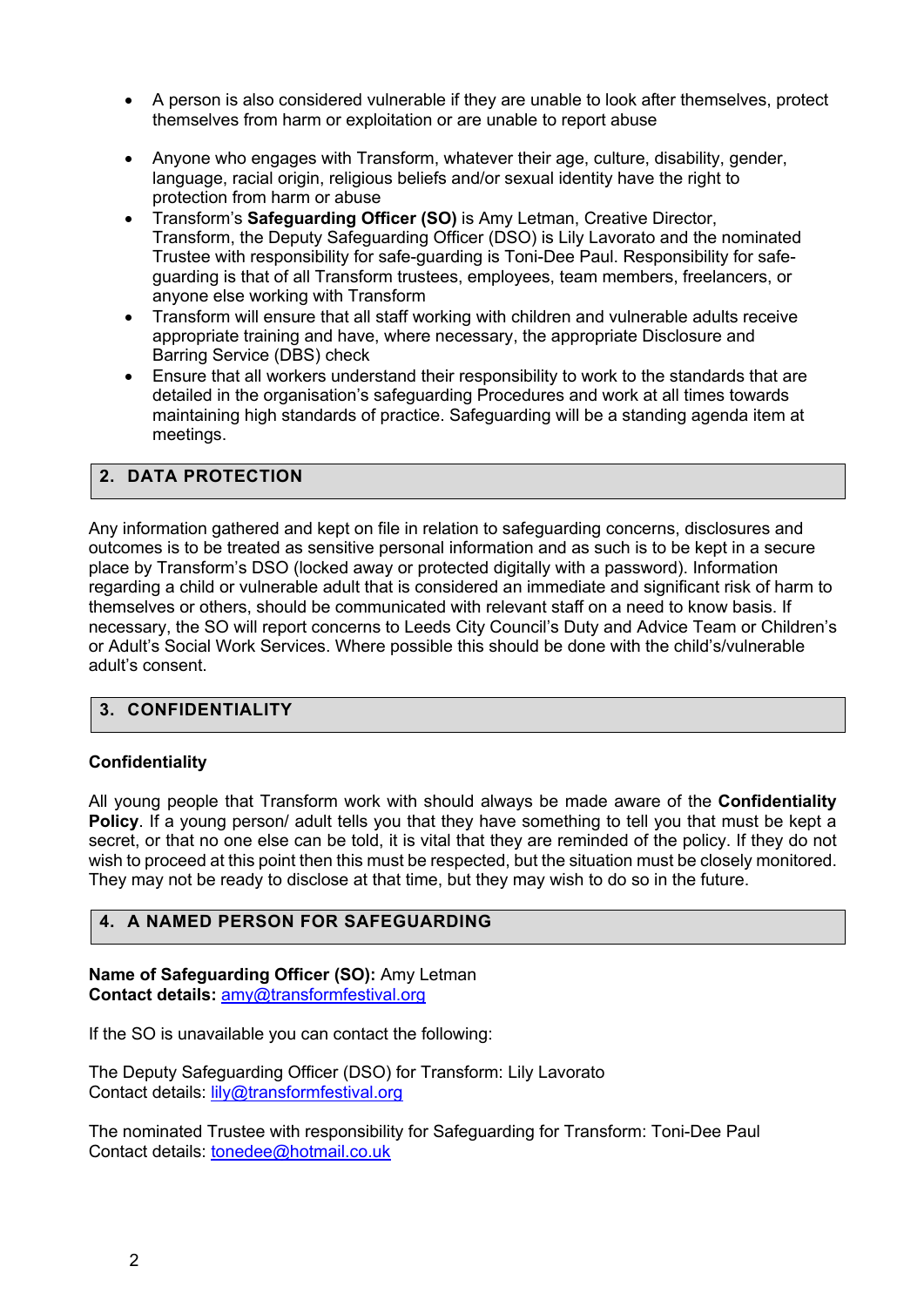### **5. ADDITIONAL USEFUL NUMBERS**

#### **For SO to make referrals:**

- **Regarding a child:** during office hours 0113 3760336 option 3 (Duty and Advice Team) or Out of Hours 0113 3760469 (Children's Emergency Duty Team). If child is in immediate danger call 999
- **Regarding an adult:** during office hours 0113 2224401 (Adult Social Services) or Out of Hours ring 07712 106378 (Adult Social Services)
- **Link to Youth Mental Health Fist Aid (Additional Resources):**  https://www.schoolwellbeing.co.uk/pages/youth-mental-health-fist-aid-additional-resources

#### **For TRANSFORM STAFF (general or members of public) to call in an emergency in the absence of the SO or DSO:**

- **Regarding a child** during office hours 0113 2224403 (Children's Social WorkService) or Out of Hours ring 999
- **Regarding an adult** during office hours 0113 2224401 (Adult Social Services) or Out of Hours ring 07712 106378 (Adult Social Services)

#### **NSPCC National Helpline:** 0808 800 5000 Children & young people support (supportline.org.uk) -01708765200

**ChildLine Freephone:** 0800 1111 Getaway girls: Getaway Girls – Empowers girls and young women 01132405894 MindMate - Emotional wellbeing and mental health Useful contacts - young people's mental health | Mind, the mental health charity - help for mental health problems

### **ChildLine Freephone:** 0800 1111

### **Sexual Health Information:**

- Please visit www.leedssexualhealth.com for up-to-date information on clinic times. https://leedssexualhealth.com/ Tel: 0113 392 0333 Merrion Centre - 1St Floor 50 Merrion Way Leeds West Yorkshire LS2 8NG
- The National Sexual Health helpline on 0300 123 7123 for details.
- Boots Pharmacy providing: Free emergency contraception to young people aged 13-24 years. Chlamydia screening for young people aged 13-24 years.
- Cohens Pharmacy providing: Free condom distribution for C-Card Scheme
- https://www.gettingiton.org.uk/useful-contacts Getting it on... information and services for 13–19-year-olds on sexual and mental health issues, drugs & alcohol and relationship problems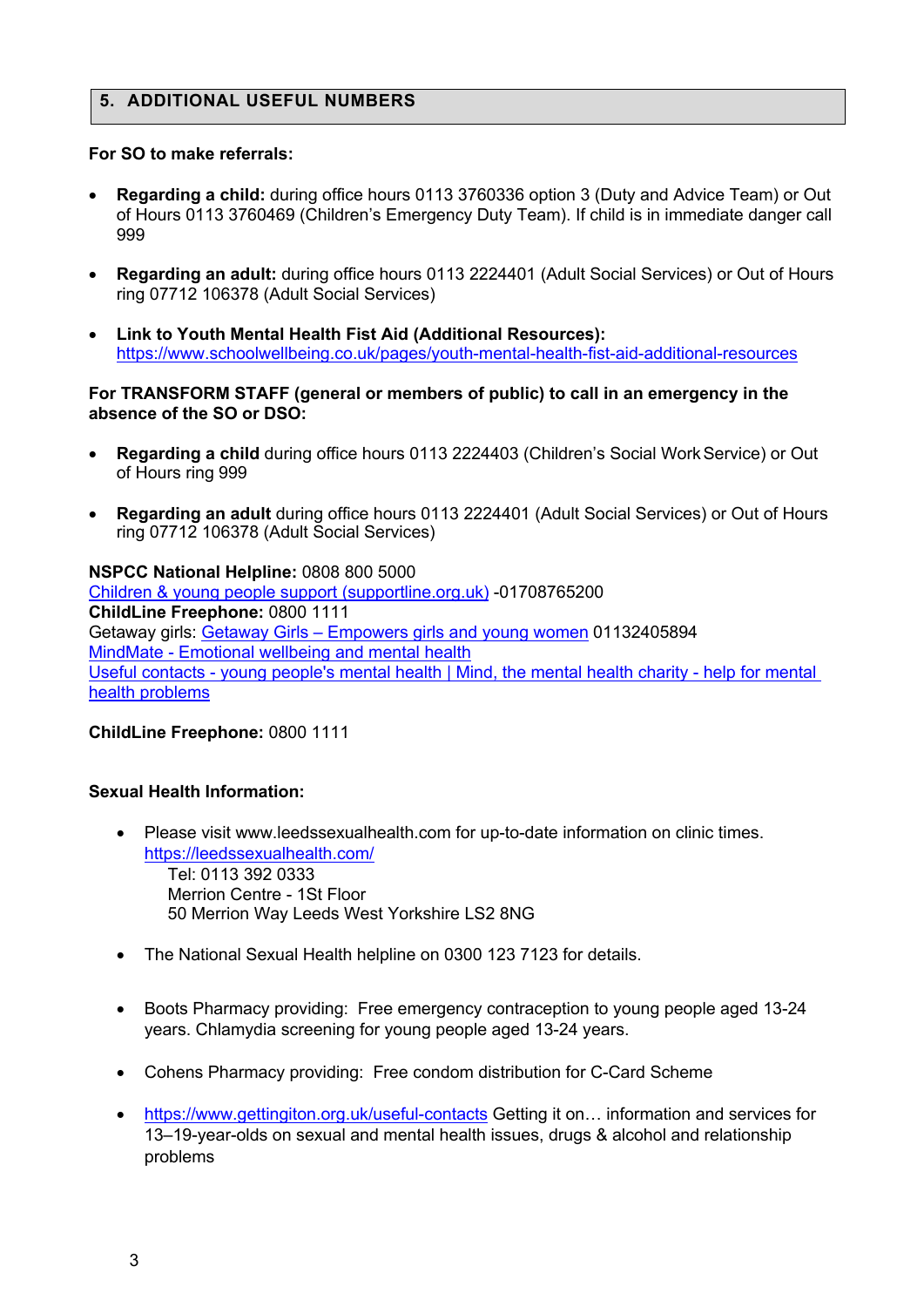### **6. RECOGNISING THE SIGNS AND SYMPTOMS OF ABUSE**

### **CHILDREN AND YOUNG PEOPLE**

Recognising child abuse is not always easy. However, it is important that all staff, freelancers and volunteers understand the different forms of abuse that some children may experience and the signs and symptoms of such abuse. All permanent staff members of Transform who regularly work with children, young people and vulnerable adults take part in safe-guarding training with First Floor.

It is generally accepted that there are four main types of abuse which can cause long term damage to a child or young person. These are defined below:

**PHYSICAL ABUSE**: May involve hitting, shaking, throwing, poisoning, burning or scalding, drowning, suffocating, or otherwise causing physical harm to a child or young person. Physical harm may also be caused when a parent/carer fabricates the symptoms of, or deliberately induces illness in a child or young person.

**EMOTIONAL ABUSE**: Is the persistent emotional maltreatment of a child such as to cause severe and persistent adverse effects on the child or young persons's emotional development. It may involve conveying to children or young people that they are worthless or unloved, inadequate, or valued only in so far as they meet the needs of another person. It may include not giving the child or young person opportunities to express their views, deliberately silencing them or "making fun" of what they say or how they communicate. It may feature age or developmentally inappropriate expectations being imposed on children or young people. These may include interactions that are beyond the child or young person's developmental capability, as well as overprotection and limitation of exploration and learning, or preventing the child or young person from participating in normal social interaction. It may involve seeing or hearing the ill-treatment of another. It may involve serious bullying, (including cyber- bullying) causing children or young people frequently to feel frightened or in danger, or the exploitation or corruption of children or young people. Some level of emotional abuse is involved in all types of maltreatment of a child or young person, though it may occur alone.

**SEXUAL ABUSE**: Involves forcing or enticing a child or young person to take part in sexual activities, not necessarily involving a high level of violence, whether or not they are aware of what is happening. The activities may involve physical contact, including assault by penetration (for example, rape or oral sex) or non- penetrative acts such as masturbation, kissing, rubbing and touching outside of clothing. They may include non-contact activities, such as involving children or young people in looking at, or in the production of, sexual online images, watching sexual activities, or encouraging children or young people to behave in sexually inappropriate ways, or grooming a child or young person in preparation for abuse (including via the internet). Sexual abuse is not solely perpetrated by adult males. Women can also commit acts of sexual abuse, as can other children and young people.

**NEGLECT**: Is the persistent failure to meet a child or young person's basic physical and/or psychological needs, likely to result in the serious impairment of their health or development. Neglect may occur during pregnancy as a result of maternal substance abuse. It may also include neglect of, or unresponsiveness to, a child or young person's basic emotional needs.

Possible signs of abuse include:

 Unexplained or suspicious injuries such as bruising cuts or burns, particularly if situated on a part of the body not normally prone to such injuries or the explanation of the cause of the injury does not seem right.

The child or young person discloses abuse or describes what appears to be an abusive act.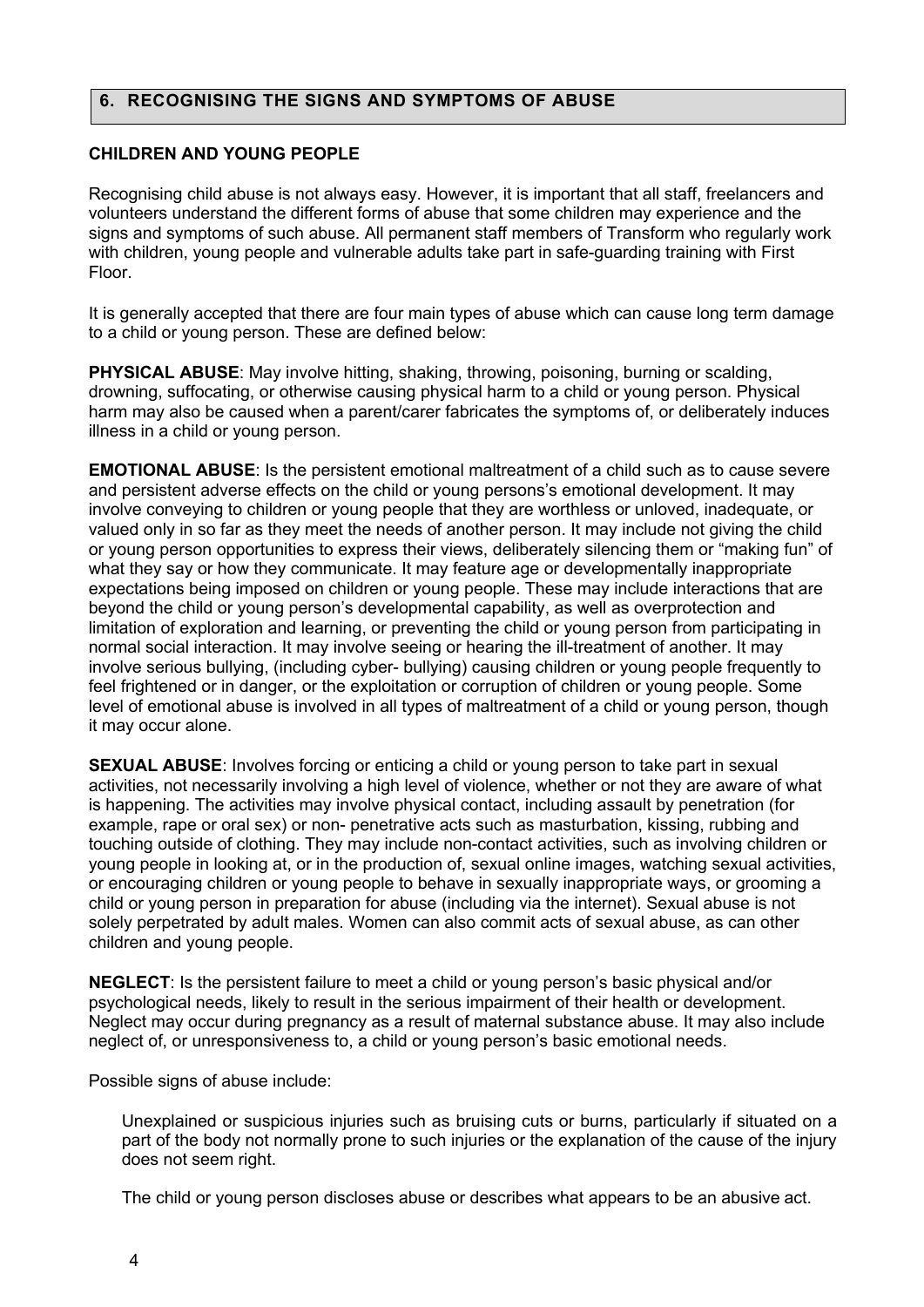Someone else (child or adult) expresses concern about the welfare of another child or young person.

Unexplained change in behaviour such as withdrawal or sudden outbursts of temper.

Inappropriate sexual awareness or sexually explicit behaviour.

 Distrust of adults, particularly those with whom a close relationship would normally be expected.

Difficulty in making friends.

Eating disorders, depression, self-harm or suicide attempts.

Other forms of abuse sometimes take place without there being obvious signs such as the cases where adults download inappropriate images of children or young people.

### **VULNERABLE ADULTS**

Signs and symptoms of physical abuse are not necessarily solely prevalent in relation to children and young people. The Department of Health defines a vulnerable adult as a person aged 18 or over who may need community care services because of a disability (mental or other), age, or illness. A person is also considered vulnerable if they are unable to look after themselves, protect themselves from harm or exploitation or are unable to report abuse.

Abuse of adults can take many different forms, including:

 Physical abuse - including hitting, slapping, pushing, kicking, misuse of medication, illegal restraint, or inappropriate physical sanctions;

 Domestic Violence – including psychological, physical, sexual, financial, emotional abuse; as well as so called 'honour' based violence, forced marriage and female mutilation;

 Sexual abuse - including rape and sexual assault or sexual acts to which the Adult at Risk has not consented, or could not consent or was pressured into consenting. Sexual acts would include being made to watch sexual activity;

 Emotional/psychological abuse - including threats of harm or abandonment, deprivation of contact, humiliation, blaming, controlling, intimidation, coercion, harassment, verbal abuse, cyber bullying, isolation or unreasonable and unjustified withdrawal from services or supportive networks;

 Financial and material abuse - including theft, internet scamming, coercion in relation to an adult's financial affairs or arrangements, such as wills, property, possessions or benefits; the misuse of an enduring power of attorney or a lasting power of attorney, or appointee ship;

Modern Slavery – including human trafficking, forced labour and domestic servitude.

 Discriminatory abuse - including abuse based on a person's race, gender, gender identity, age, disability, sexual orientation or religion or other forms of harassment, slurs or similar treatment or hate crime/hate incident.

 Neglect and acts of omission- including ignoring medical or physical care needs, failure to provide access to appropriate health, social care or educational services, the withholding of the necessities of life, such as medication, adequate nutrition and heating;

 Organisational abuse – including neglect and poor practice within, e.g. an institution or specific care setting such as a hospital or care home or in relation to care provided in one's own home. This may range from one-off incidents to on-going ill – treatment. It can arise through neglect or poor professional practice as a result of the structure, policies, processes and practices within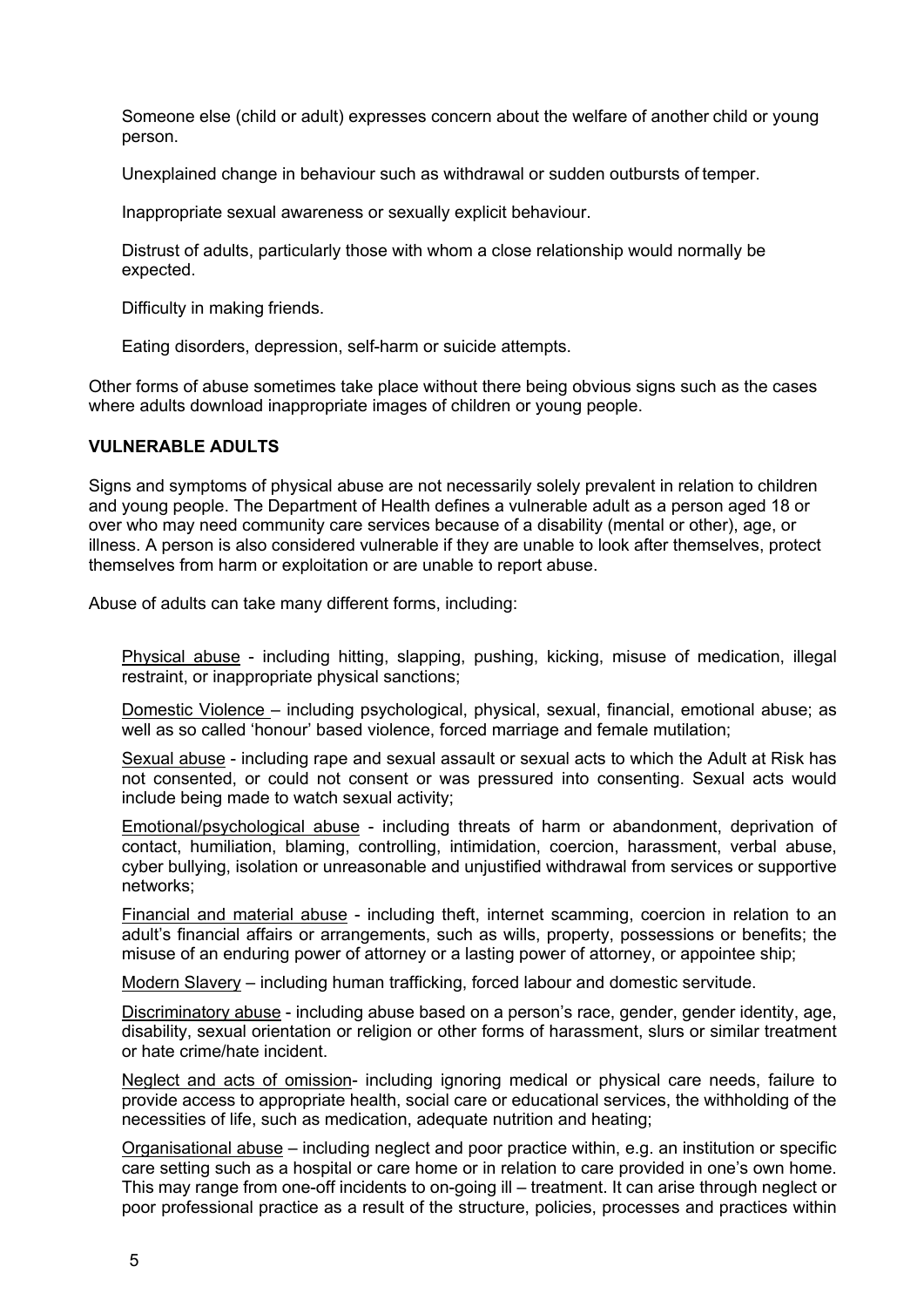an organisation.

 Self-neglect – including a wide range of behaviours, such as neglecting to care for one's personal hygiene, health or surroundings and includes behaviours such as hoarding.

Any or all of these types of abuse may be perpetrated as the result of deliberate intent, negligence or ignorance.

### **7. BECOMING AWARE OF A SAFEGUARDING ISSUE**

Staff are not expected to deal with situations of child or vulnerable adult abuse or have the specialised knowledge to decide if abuse has occurred. However, staff do have a responsibility to report any concerns, suspicions or allegations. This applies equally to part time freelance artists and practitioners, casual staff of Transform and volunteers. Safe-guarding is the full responsibility of anybody working with Transform.

Staff or freelancers may become aware of a safeguarding issue by:

- a child, young person or vulnerable adult's appearance, behaviour or statements cause suspicion of abuse and/or neglect
- a child, young person or vulnerable adult reports an incident(s) of alleged abuse which occurred some time ago
- a third party or anonymous allegation is received
- a written report is made regarding the serious misconduct of a worker towards a child, young person or vulnerable adult
- Becoming aware that the conduct of a worker towards a child, young person or vulnerable adult is inappropriate in relation to Transform's safe-guarding policy and has the potential to impact the well-being of those involved.
- a child is not collected at the end of a performance or even or is unaccompanied at a performance
- any situation which could present a danger to someone with a sensory impairment
- Concerning or poor supervision by organisers of a group visit

### **8. WHAT TO DO IF YOU ARE CONCERNED ABOUT A CHILD, YOUNG PERSON OR VULNERABLE ADULT? (see appendix 1 for flowchart and appendix 2 for form to capture concerns)**

If you see anything you're concerned about or a disclosure is made to you please note you're not expected to deal with situations of abuse or decide if abuse has occurred. However, **you do have a responsibility to report any concerns, suspicions or allegations**. This applies equally to artists and freelancers, part time casual staff of Transform and volunteers as it does to employees.

- Keep calm, don't panic
- If a child discloses anything to you listen and reassure them that they are not to blame. Keep questions to a minimum but ensure you understand what the child has said. For example, you could say: "I've noticed that you don't appear yourself today, is everything okay? But never use leading questions. Listen carefully to what the child/young person/vulnerable adult has to say and take it seriously. Act at all times towards the child as if you believe what they are saying. Don't promise to keep secrets and let them know that you'll need to tell someone else.
- Report concerns to the SO immediately who will provide you with a form to capture your concerns
- Staff member who is reporting concern is to complete Section A of form (appendix 2) to capture information regarding concern. Staff are to ensure completed forms are returned to the SO taking care that the forms are handled with appropriate sensitivity and not openly discussed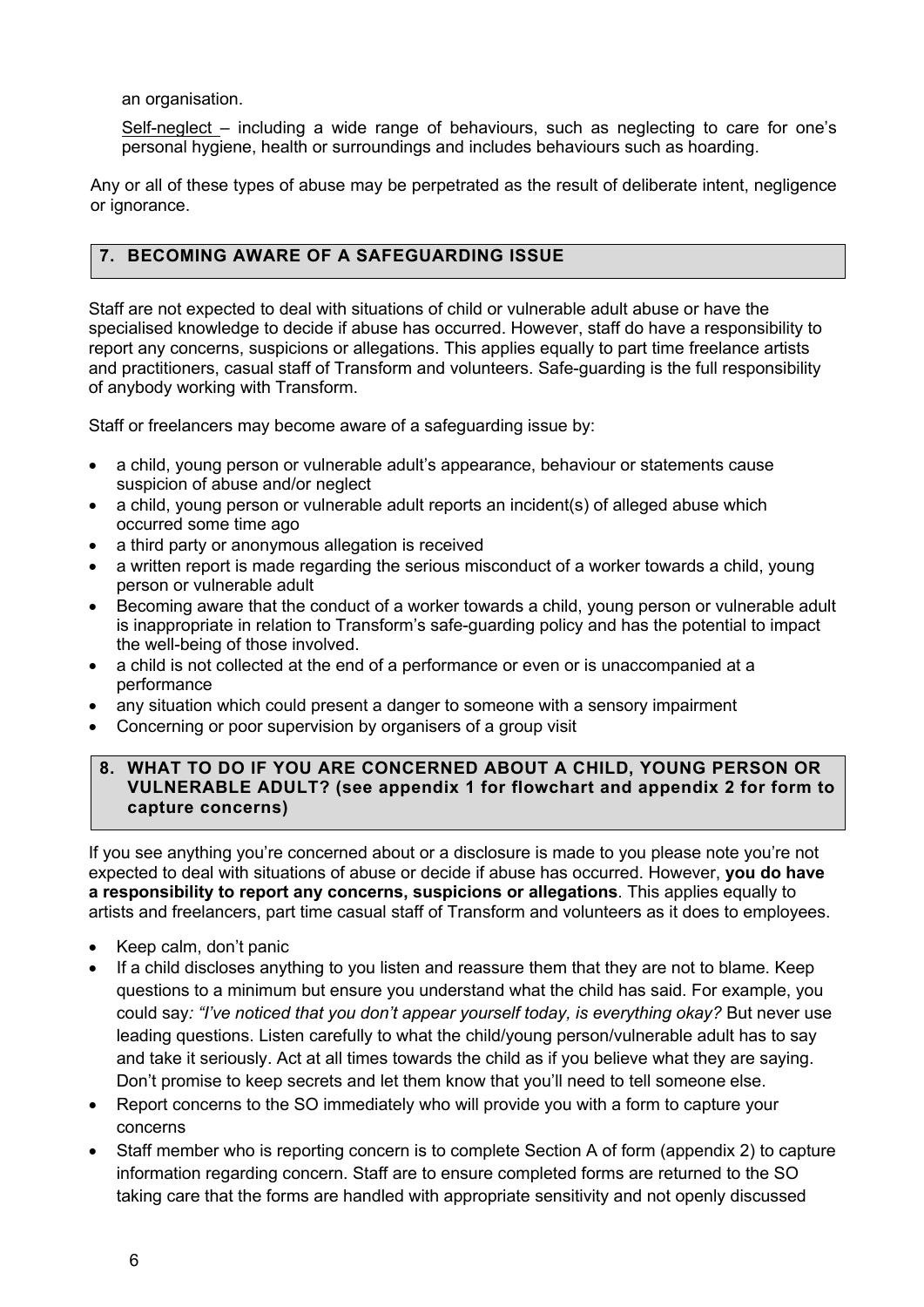with staff other than the designated personnel.

- **SO** to assess the concern and report immediately to the Duty and Advice Team () if there is a suspicion that a child/young person/vulnerable adult is at risk of significant or harm or immediate danger. If a referral is made direct to the Duty and Advice Team this should be followed up in writing within 24 hrs. SO to complete Section C of form at appendix 2, securely filing and follow up as necessary with the Duty and Advice Team. Useful numbers detailed in section 3. Please note parents/carers will need to be informed about any referral to Children & Young people's Social Care **unless to do so would place the child at an increased risk** of harm.
- **In an** emergency if general staff can't reach the SO and you believe a child or young person is in immediate danger please report your concerns to the **Children's Social Work Service**  directly or **ring the police on 999** who will advise. Useful numbers detailed in section 3

# **9. GOOD PRACTICE ADVICE**

**Good Practice Guidelines for specific activities which regularly engage young people such as creative programmes, artistic projects or productions:**

### **Good Practice Advice:**

### **1. If you notice any physical signs of abuse on any young person/vulnerable adult:**

- Ask young person how they were injured. Be aware that if the child/young person/vulnerable adult is older it is likely that there will be more than just physical signs if abuse is taking place – you may notice a difference in their attitude, confidence, appearance etc
- If a disclosure is made **please inform the SO immediately**. They will provide you with a form to capture as much information as possible (for reference, see appendix 2). The SO will contact the Duty and Advice Team directly if the child/young person/ vulnerable adult is in immediate harm. If you can't report immediately to the SO and you're concerned you can ring the **Children's Social Work Service** directly for advice. Useful numbers detailed in Section 3 above and contact the adult social services team.
- Act on the advice given by the team and pass on your completed form for secure storage (this must be kept in a locked, confidential place).

If a disclosure isn't made but you are still concerned ensure you tell the SO who may:

- a. mention it to the parents/guardians after the session **if appropriate**
- b. ring the Duty and Advice Team directly (advising the young person/parent where possible/appropriate)

### **2. If you notice any non-physical signs of abuse:**

• If you notice any drastic changes to mood, confidence etc please again inform the SO who may ask you to capture as much information as possible on the form at appendix 2. If appropriate the SO will follow up with the parent/carer andwill keep the form on file for our records. Monitor the situation and if at any point you feel that you need further advice discuss again with the SO who may ring the Duty and Advice Team.

### **3. If a young person/vulnerable adult discloses that they are self-harming:**

• Talk to the young person/vulnerable adult and establish whether they are at immediate risk of harm. **If they are in immediate harm** report to the SO who will ring the Duty and Advice Team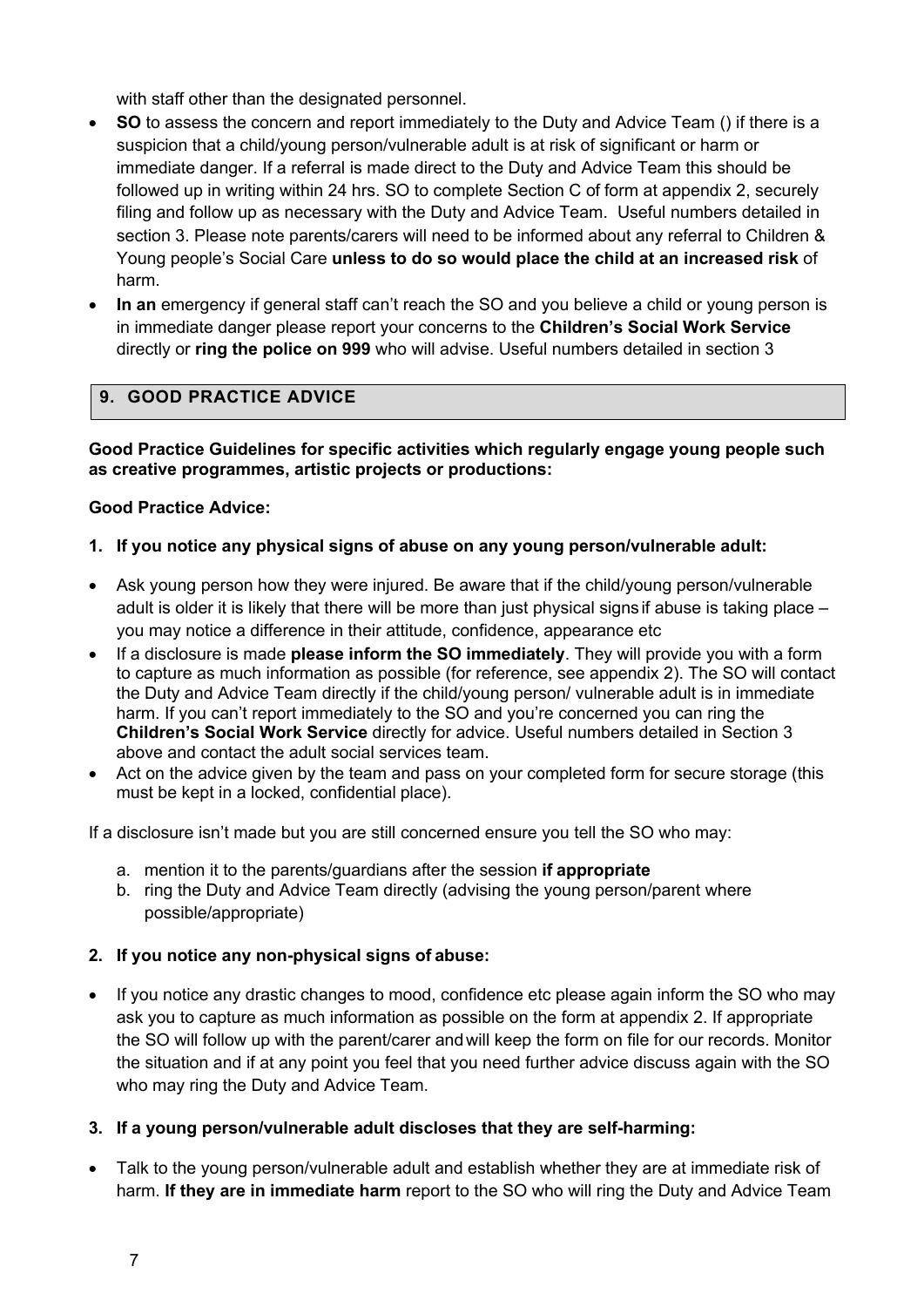directly. Please capture as much information as possible on the form at the end of this document to support this. If for any reason you can't get hold of the SO, please ring the **Children's Social Work Service directly for children and young people or the Adult Social Services for a vulnerable adult.** Useful numbers detailed in Section 3 above. Act on the advice given by the team and inform the SO as soon as possible passing over the completed forms for secure storage.

• If the young person/vulnerable adult **isn't at immediate risk** ask them whether they have anyone at school/work/home they can trust? Tell them that you'd like to mention it to this person (via the SO). If they protest explain the importance of getting the right support for them. The SO will then follow this up with their school/work/home. Please capture as much information as possible using the form at the end of this document.

### **4. If a young person discloses that they are having under age sex:**

- If they are **consenting** and the relationship is **age appropriate** tell them to seek advice as there are services that can support. Please see section 5 for useful links.
- If the relationship is **not age appropriate** immediately inform the SO who will ring the Duty and Advice Team as appropriate. Please capture as much information as possible using the form at the end of this document to support this. Tell the young person first that you are concerned and want to ring the team for further advice. Act on the advice given by the team and pass on any completed forms for secure storage.
- If the young person is **not consenting** immediately inform the SO who will ring the Duty and Advice Team as appropriate. Please capture as much information as possible using the form at appendix 2 to support this. Tell the young person first that you are concerned and want to ring the team for further advice. Act on the advice given by the team and pass on any completed forms for secure storage. If for any reason you can't reach any of the SO please contact the **Children's Social Work Service directly.** Useful numbers detailed in Section 3 above.

### **5. If you notice any bruises on a child under 5yrs:**

- Ask the parent/guardian how they got it
- If appropriate/you're concerned with their response, ask whether the health visitor is aware and whether they mind if the SO gives them a ring to make sure they've picked it up so they can monitor it
- If you have any cause for concern after discussing with the parent tell them that you are going to seek advice to see if there's any further support available. Capture as much information as possible on the form at appendix 2. If the child is in immediate harm, then the SO can contact the Duty and Advice Team or you can contact the Children's Social Work Service directly. Useful numbers detailed in Section 3 above.

### **6. If a young person is not picked up at the end of a learning session or performance:**

- All consent forms to include a space for parents/carers to advise if they give permission for their child to come and go from our venues on their own. If parents have given permission, then the young person can make their own way home. **Check the registration/permission forms.**
- If parents have not given permission for the young person to leave on their own, the coordinator of the activity (e.g. Project Manager / Producer (Creative People) will ring their parents to come and collect them. If their family can't be reached the Project Manager / Producer (Creative People) will ring the police on 101 and keep trying to contact the family. The Project Manager / Producer (Creative People) will remain with the young person in an open environment preferably avoiding being in a 1-1 situation.

### **7. If a young person absconds before the end of the session:**

• If their parent/carer has allowed them to come and go on their own the Project Manager / Producer (Creative People) will just ring their parent/carers' emergency contact number to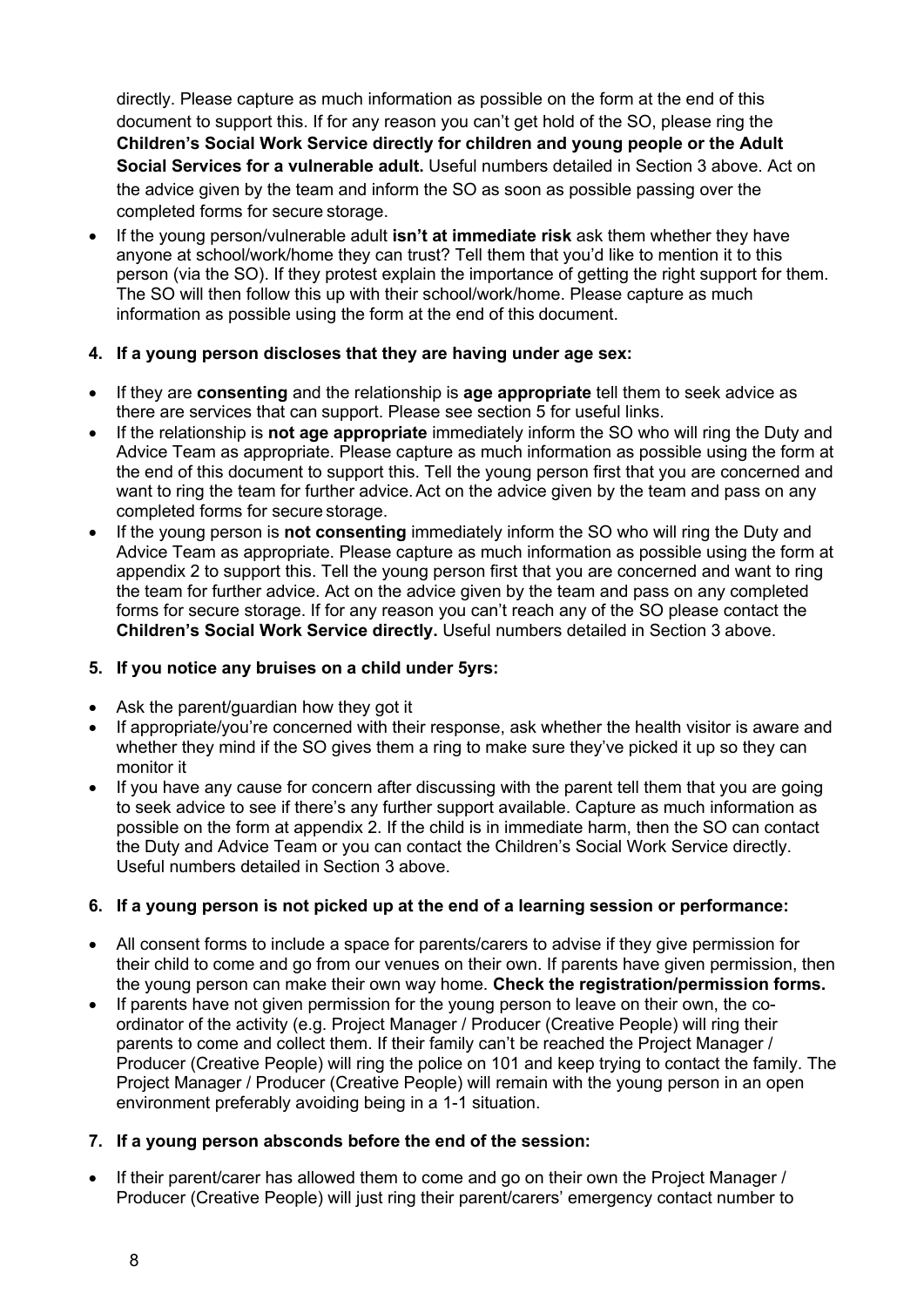inform them

- If parents have not given permission for them to leave on their own, the Project Manager / Producer (Creative People) will ring their parents to advise them and then ring the police on 101
- **8. If a vulnerable adult absconds before the end of the session:**
- If you are concerned about their welfare and do not have any contact details, please call the police on 101

### **10.SAFE RECRUITMENT**

All Transform staff and freelance artists who regularly come into contact with children, young people and vulnerable adults will be recruited according to Transform's standard procedures with an application form and interview and references sought. Key employees staff to have enhanced DBS checks if likely to regularly come into contact with children, young people and vulnerable adults, to be updated every 3 years.

If artists/temporary staff/volunteers are to have regular contact with children, young people and/or vulnerable adults or are to be unsupervised then a DBS check is to be completed (DBS checks to be updated every 3yrs unless individuals are signed up to the Update Service).

All staff to receive Safeguarding Policy Summary induction and any members of staff who are more likely to come into contact with children, young people and vulnerable adults to attend an additional briefing introducing the Safeguarding Policy and good practice:

- Briefings to be offered to all staff before key events.
- Freelance artists commissioned or engaged by Transform to be issued with Safeguarding Policy SUMMARY and asked to sign on receipt. As part of induction briefings, the full Safeguarding POLICY will be discussed including good practice guidelines

### **11. CHILDREN IN PERFORMANCES**

Transform is responsible for ensuring all young people performing have the appropriate licenses in place from the local authority. Transform will ensure that licensed chaperones are engaged for such performances and that where relevant the requirements of the Body of Person's License issued by Leeds City Council to Transform, are upheld.

### **12. USE OF CHILD IMAGES IN PHOTOS/VIDEO/WEBSITE**

Images, videos and sound recordings of young people engaging in activities are made, where consent has been granted, as a means to publicise the work of Transform and our artistic projects. Such material is used in print, on our websites and via social media channels. However, to safeguard children, images/videos/sound recordings will only be made if the following measures are adhered to:

- Formal written consent to be obtained from parents/carers for the use of all child images, videos and sound recordings
- Consent forms will detail the planned use of such images/videos/sound recordings
- Images will be stored clearly detailing the date taken, omitting personal information such as names, addresses, ages etc
- Images will be used for a maximum of 5 years and then no longer used in further marketing material. Images will be retained in our archives after 5yrs if consent given
- No inappropriate images will be taken or used
- Freelancers commissioned by Transform will always inform children of the reason for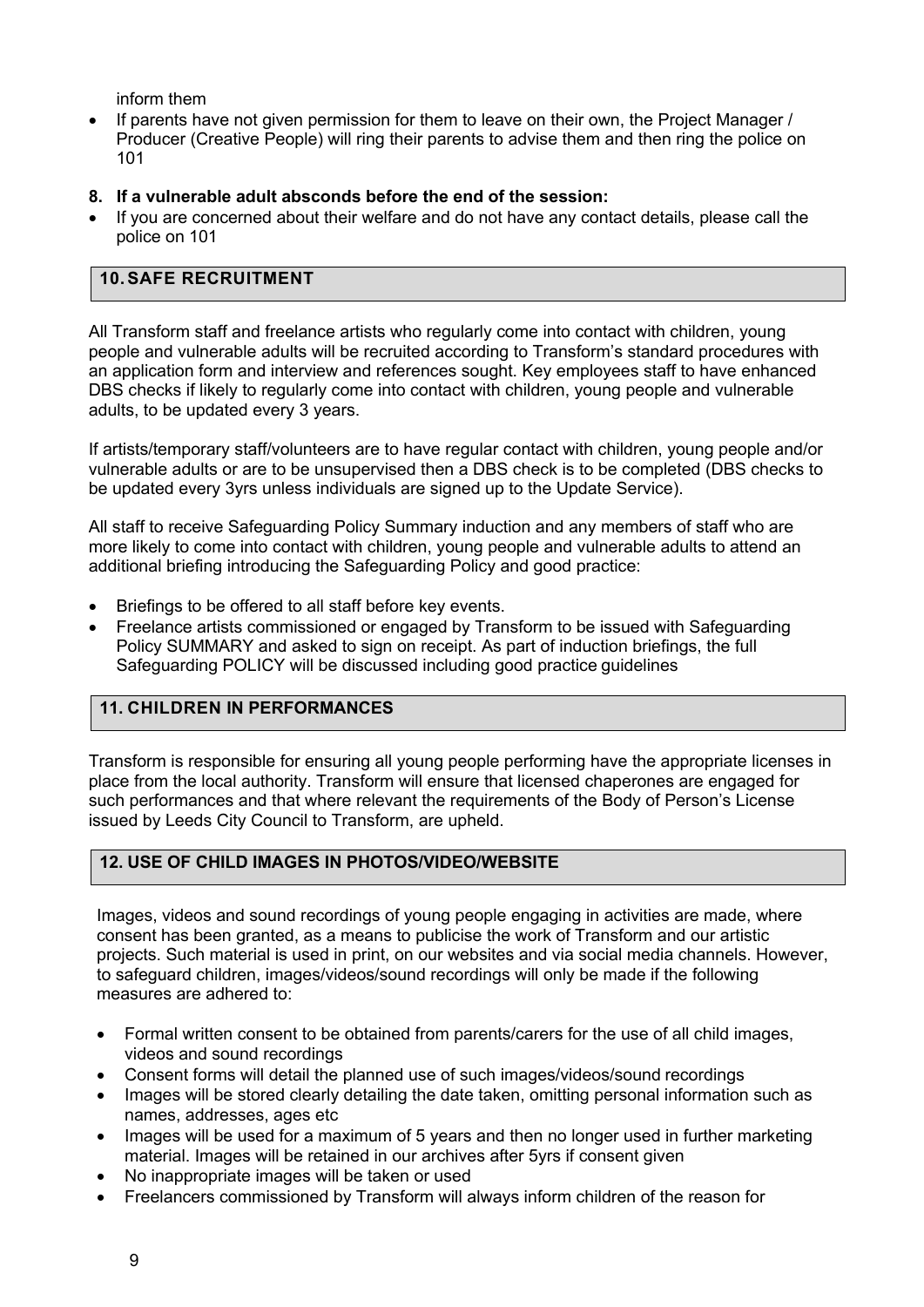photography or filming

• For performances produced by Transform, involving young people, audiences will be asked not to take images/film/sound recordings. Signs will be displayed around the venue to this effect and staff will be briefed.

### **Please see Transform's Documentation Policy for more information and guidelines.**

### **13. SAFEGUARDING AND SOCIAL MEDIA AND COMMUNICATIONS**

As social media sites are widely used by adults and children, Transform has put in place the following procedures to protect both staff, freelancers and young people:

- As part of the induction for all new staff, freelancers and volunteers working with young people, all will be made aware that it is against Transform policy to become a 'friend' or 'follower' of a child or vulnerable adult on any social networking site or anyone you have previously worked with under the age of 18yrs. This also includes private messages (DMs). Current staff will also be reminded of this at safeguarding briefings.
- Any member of staff using their personal technology to upload images to Transform's networking pages, relating to our work with young people or vulnerable adults, will seek permission from the DSO. Images should be deleted immediately once uploaded from personal technology. Staff will not use these images for their own personal use or networking pages.
- No member of staff, freelancer or volunteer should request access to, or follow a young person's account or 'page' on a social media networking site. However, please be aware that young people can follow public twitter and Instagram accounts so be mindful of this. If staff/freelancers are in a position of responsibility or influence with young people, they could consider having 'business' and 'private' social media accounts.
- Staff will disclose to the SO if a young person attempts to friend/follow or DM them on any social media platform
- As part of the induction procedures all staff, freelancers and volunteers are made aware of Transform's Safeguarding good practice document in relation to use of social media networking sites when working with young people. This includes advice to set profiles to private where appropriate.
- Transform has active Facebook, Twitter and Instagram accounts that anyone on these platforms can like or follow. Anything that gives a safeguarding concern will be flagged with the SO.
- Cyber bullying will not be tolerated and will be taken very seriously. Inappropriate messages will be deleted immediately backed by an email to the young person to explain why. Members can be removed if they've been inappropriate or abusive backed by an email explaining why.
- From time to time, Transform will set up a specific social media account to keep in contact with a particular project ground (e.g. The Collective) regarding session times, session updates, etc. This will only be done in prior agreement with participants and will be set up and monitored by a Transform employee or worker (e.g. Producer Creative People) from a Transform specific account (i.e. NOT a personal account) and monitored regularly. Any issues around use or inappropriate materials shared to be immediately taken down and reported to the SO.
- Staff and workers are not advised to use their personal phones for communications with young people regarding sessions. A project specific phone should be in place and monitored by the Producer (Creative People) and Project Manager.

# **14. SUPERVISION OF STAFF/VOLUNTEERS/FREELANCERS**

### **Wider company staff:**

- All staff provided with the Safeguarding Policy SUMMARY and made aware of the procedures for reporting concerns via inductions and staff briefings
- Key members of staff such to be issued with the full Safeguarding POLICY and good practice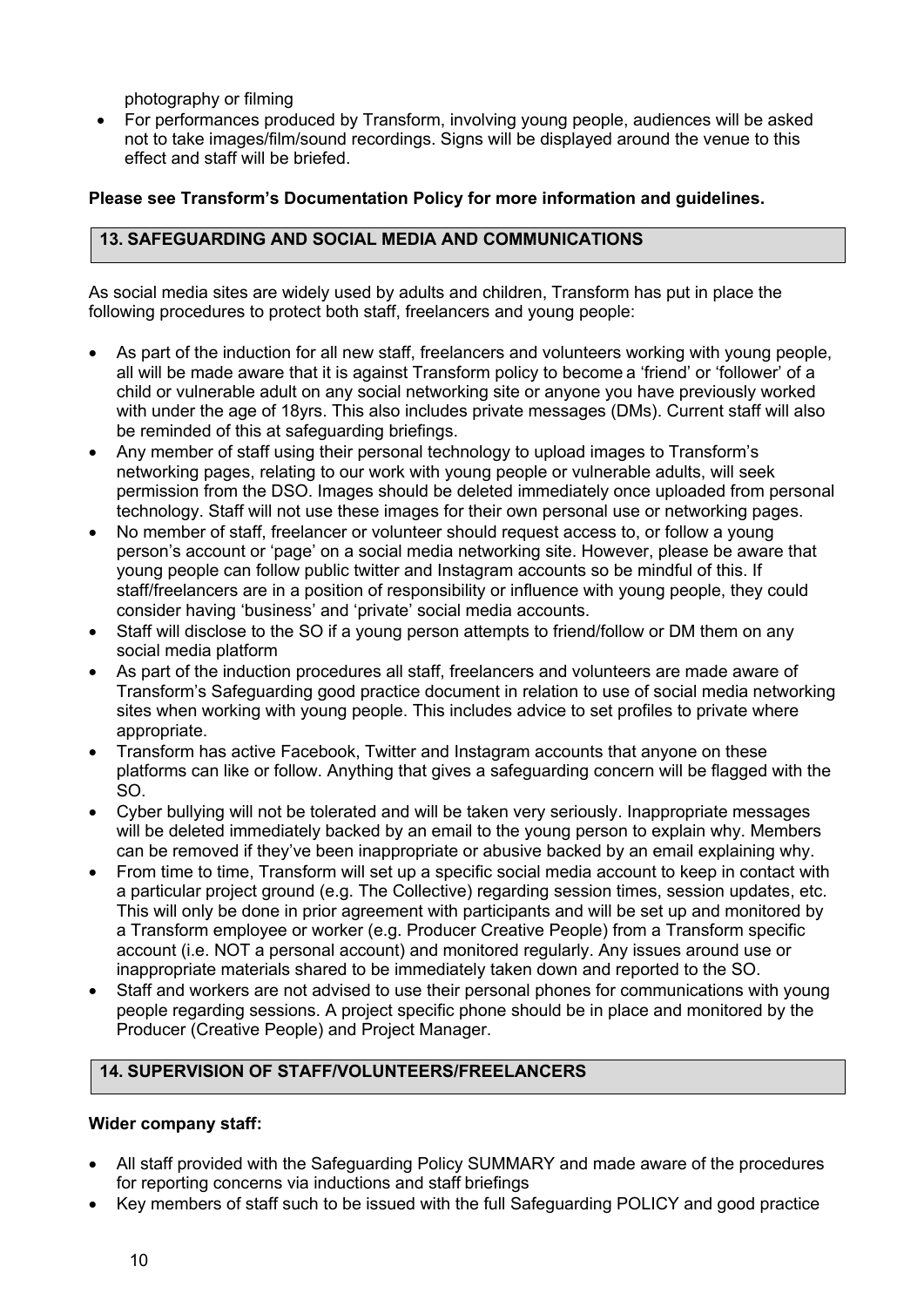documents and provided with more in-depth training in house so that they are aware of their reporting responsibilities.

- All staff made aware that they can discuss any concerns with the SO or DSO and also provided with the number for the Children's Social Work Service should they need to make contact directly.
- **NEVER to work in a 1-1 situation with a child under 18yrs or a vulnerable adult unless they've had an enhanced DBS check and suitable training.**
- Not to restrain any young person or vulnerable adult unless suitable training completed

### **Freelancers:**

- All freelancers working with Transform to be issued with the Safeguarding Policy SUMMARY and to be talked through the full POLICY and good practice guidelines in inductions/briefings
- Freelancers providing one off workshop to present their enhanced DBS check and to provide references.
- Regular freelancers to complete an enhanced DBS check for Transform (to be renewed every 3yrs unless signed up to the Update Service) and to have a briefing on the Safeguarding POLICY and good practice.
- International freelancers working for Transform with children, young people and vulnerable adults will need to be supported by a Transform team member or freelancer with an enhanced DBS check.

## **15. ALLEGATIONS AGAINST STAFF**

There are rare instances of abuse by people working with children, young people or vulnerable adults, including employees or freelance artists. Workers may also be subject to false allegations of abuse.

Regardless of whether a police and/or Children Social Work Service/Adult Social Services investigation follows, once reported any allegations will be thoroughly investigated by the appropriate person within Transform, following our code of practice and disciplinary procedures. This may involve an immediate suspension and/or ultimate dismissal dependant on the nature of the incident. Whilst investigations are conducted Transform will ensure that that the child or vulnerable adult is safe and away from the person against whom the allegation is made. The investigation will be conducted with the same rigour as a similar allegation made against someone in the community, with an open mind, and without regard for the status of the person concerned.

The SO should discuss any allegations made against a member of staff with appropriate person within Transform Trustees (i.e., the Chair and Safe-Guarding designate). The contact details of the Duty and Advice Team can be found in Section 3 of this policy or on the Leeds Safeguarding Children's Board website under: *Managing Allegations.*

Any outcomes such as dismissal should be shared with the Duty and Advice Team.

### **16. RECORDING AND MANAGING CONFIDENTIAL INFORMATION**

If any staff members have a concern about a child, young person or vulnerable adult they are to follow the step by step actions (at appendix 1) and complete the form (at appendix 2) to capture as much information as possible. This form is to be handled sensitively and any concerns regarding a young person or vulnerable adult are only to be discussed with the designated personnel.

Transform is committed to manage confidential information safely:

• All completed forms expressing concerns to be saved digitally (with password protection) by the SO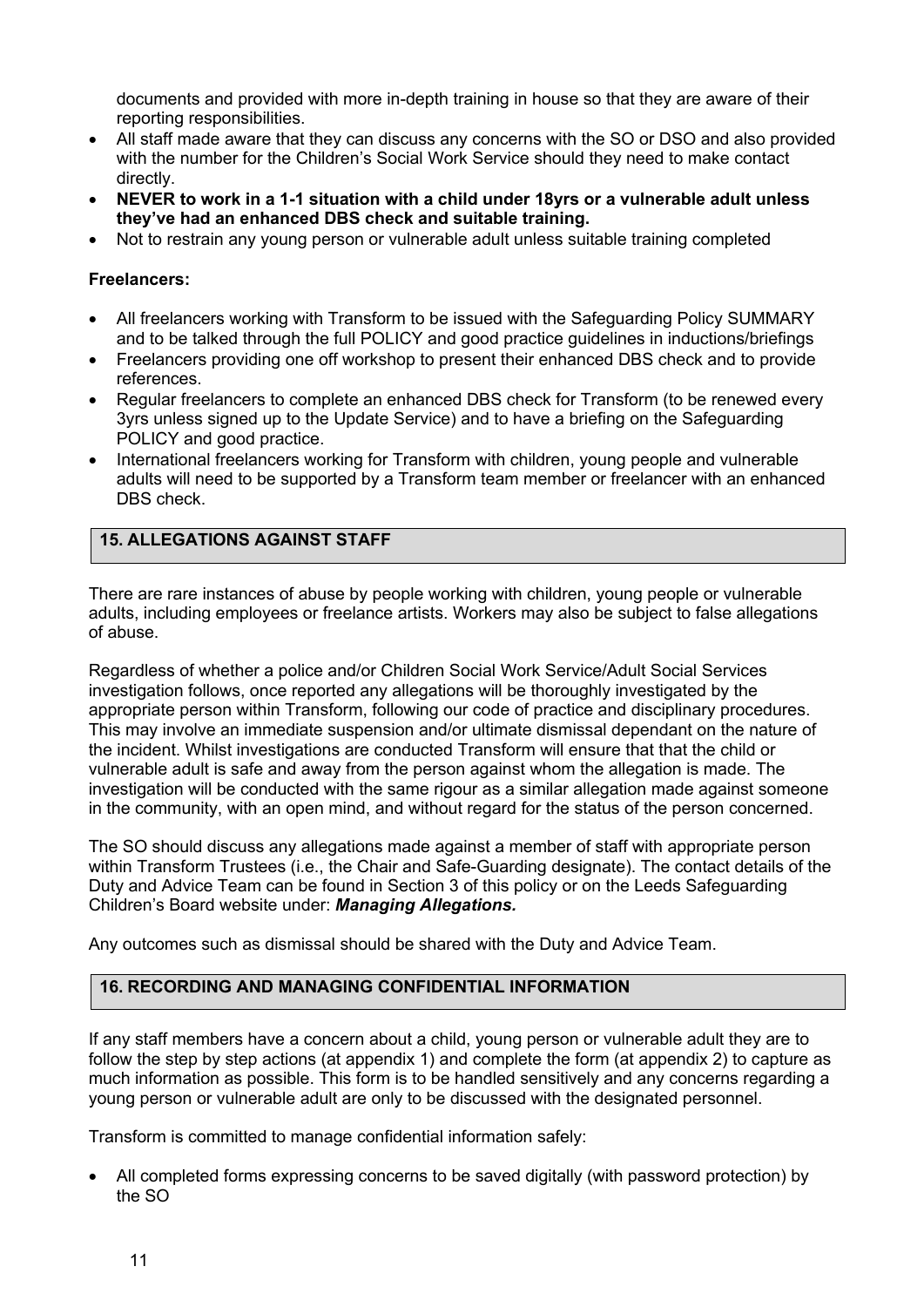- All workstations to be locked when not working at the desk to ensure any forms or personal details are kept safe
- Any paper copies of forms or personal details to be locked away

Children and young people have a right to confidentiality unless Transform considers they could be at risk of abuse and/or harm.

Any activities delivered by Transform where parents/carers aren't present, consent forms are to be completed to capture emergency contact details, medical information and photo permissions. These details are to be accessible during sessions although not left unattended. Following the session, the details will be stored in locked facilities or digitally on password protected workstations.

# **17. DISTRIBUTING/ REVIEWING POLICIES AND PROCEDURES**

Safeguarding Policy to be reviewed every 18 months.

All staff to be initially issued with the Safeguarding Policy SUMMARY. Briefings to be provided before key events.

Freelance artists to be issued with the Safeguarding Policy SUMMARY and as part of their induction they will be guided through the full POLICY and good practice guidelines (appendix 4).

Transform staff to complete the Safeguarding compliance check for all new activities (see appendix 3).

Transform staff and freelancers to be updated on any changes to the Safeguarding Policy.

### **18. RESPONSIBILITIES OF MANAGEMENT COMMITTEES**

The Creative Director is to report to the Board of Trustees every 18 months to update and sign off the Safeguarding Policy ensuring that the following is in place:

- Information available about procedures to follow if an allegation is made
- Training offered to those in regular contact with children, young people and vulnerable adults to recognise the signs and symptoms of abuse (training via the Leeds Safeguarding Children Partnership)
- Enhanced DBS checks are conducted on all staff that have regular contact with children, young people and/or vulnerable adults.
- Policies are in place to cover activities e.g., health and safety, documentation policy etc.
- Briefings and updates are scheduled for staff to find out more about the Safeguarding Policy, procedures and good practice
- That safeguarding assurance check lists are completed by the staff at Transform for planned activity
- In order to help create a safe environment and avoid putting yourself at risk, all staff should follow best practice guidelines in respect of children, young people or vulnerable adults

### **The following good practice is also advised:**

- Always make sure you are working in an open environment (e.g. avoiding private or unobserved situations and encouraging an open environment i.e. no secrets).
- Avoid contact or conduct that may be interpreted as having sexual connotations or which others may perceive as inappropriate.
- Any personal services if needed (taking to toilet etc) should be carried out only by an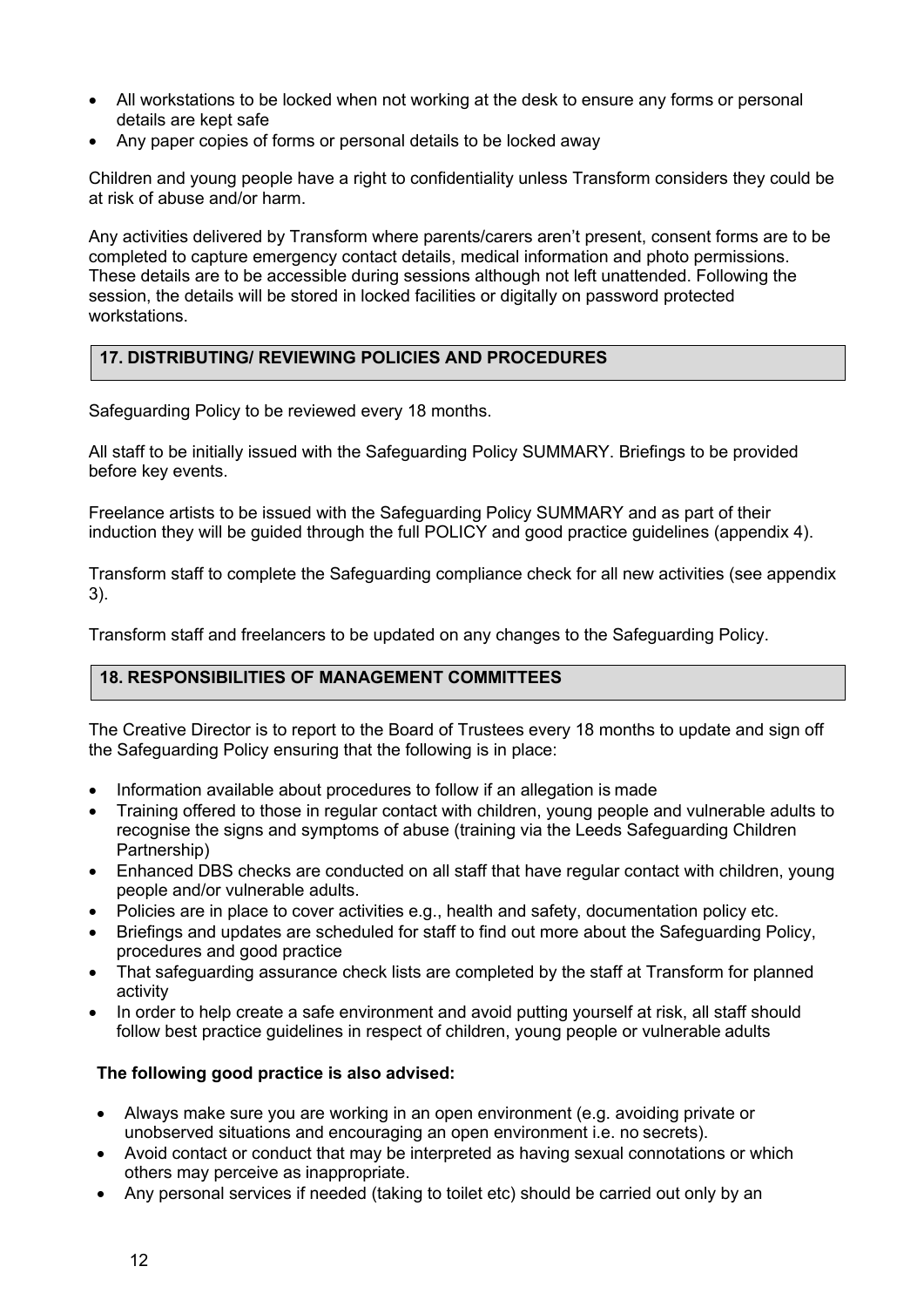appropriately trained support worker.

- Treat all children and young people and vulnerable adults equally and with respect and dignity.
- Treat all people fairly and equitably.
- Always put the welfare of each child, young person or vulnerable adult first.
- Be aware that any physical contact with a child, young person, or vulnerable adult may be misinterpreted. Given the physical nature of performance (drama and dance), some physical contact by freelance practitioners and other students may be necessary, but should never be inappropriate, of a sexual, threatening or aggressive nature. Physical contact will only take place with the consent of the child and the purpose of the contact should be made clear.
- Build an appropriate relationship equally with all children, young people orvulnerable adults.
- To ensure Transform fulfils its responsibilities for safeguarding, all staff have an obligation to report any occasion on which the procedures in which they have been trained are not being followed by others.

### **Staff will not:**

- Take photos, sound recordings or videos of children or vulnerable adults unless the appropriate consent forms have been completed and returned by a parent/carer
- Use behaviour that frightens, embarrasses, demoralises or negatively affects an individual's self-esteem. Do not allow any bullying to take place.
- Restrain a young person or vulnerable adult unless you have received the qualified training to do so

If any issues or concerns arise within the year, the Director is to report to the Board of Trustees and advise on the concern, action taken and whether a review of policy or procedures is needed.

#### **Whistleblowing**

Whistleblowing is when someone raises a concern about dangerous or illegal activity or any wrong doing within their organisation. It is a vital process for identifying risks to people's safety*.* It enables Transform staff, freelancers, artists and young people to raise concerns that they may not feel able to raise through the organisations standard child protection procedures.We want Transform staff, freelancers artists and young people to feel confident about raising concerns.

If Transform staff or freelance artists have concerns about a child or vulnerable adult they should contact the SO in the first instance.

You should contact a Transform trustee if you think

- Transform does not have clear safeguarding procedures in place
- You think your concern won't be dealt with or maybe covered up
- You've raised a concern and it has not been acted upon
- You're worried about being treated unfairly

You can contact by email the trustees named below. They will listen to your concern, document the conversation and feedback to you on their actions.

Toni-Dee: Tonedee@hotmail.co.uk

Jane Bhoyroo: jane.bhoyroo@yorkshire-sculpture.org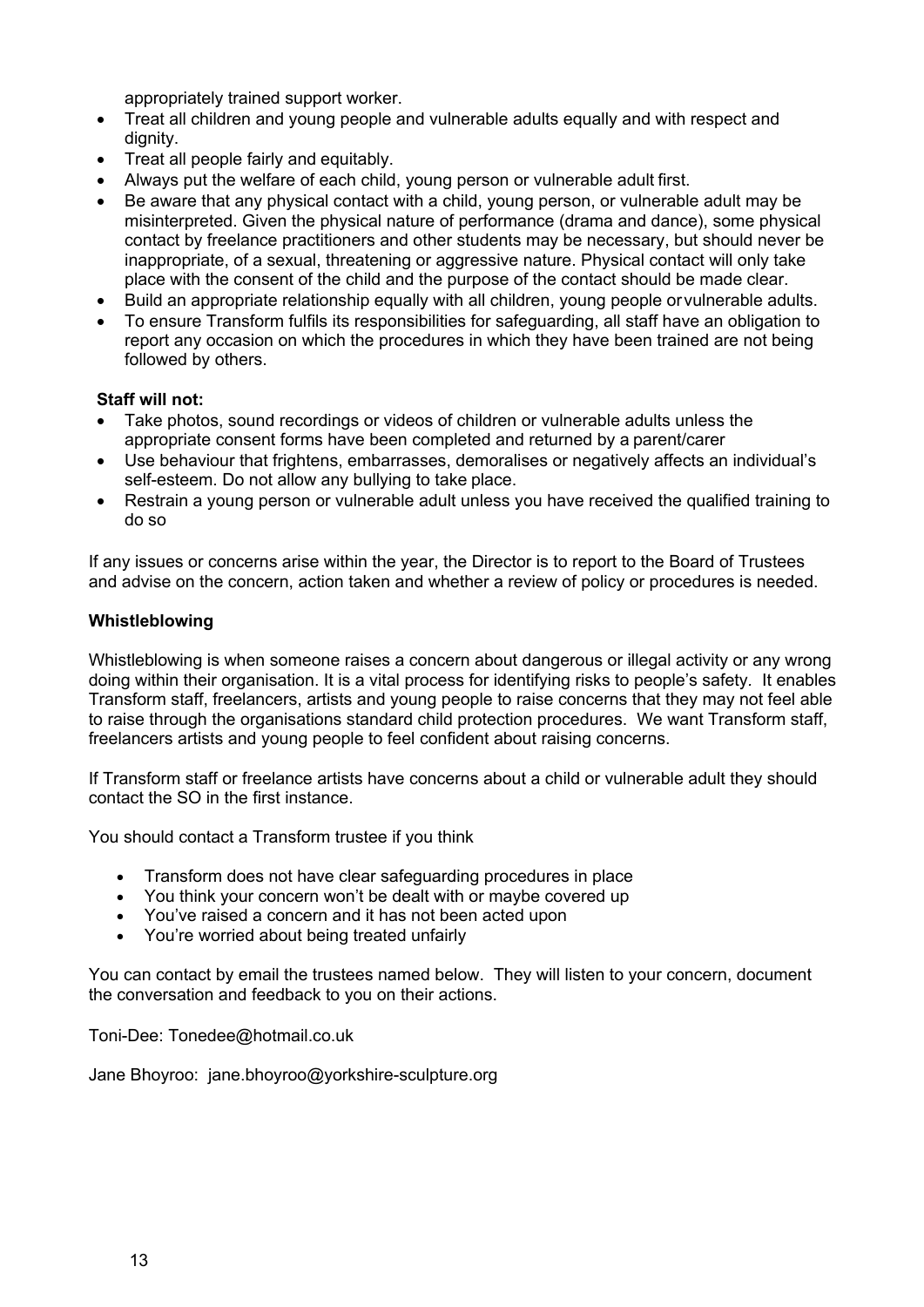## **APPENDIX 1: Step by Step Safeguarding Guide for Transform Staff**



In an emergency if general staff can't reach a supervisor and/or SOs and you believe a child, young person or vulnerable adult is in immediate danger please report your concerns to **the police on 999** and **Social Services** who will advise you further:

- a. Duringofficehours-01132224403(**Children'sSocialWorkService**)or01132224401(**AdultSocial Services**)
- b. Out of hours ring 999 (regarding a child) or 07712 106378 (Adult Social Services)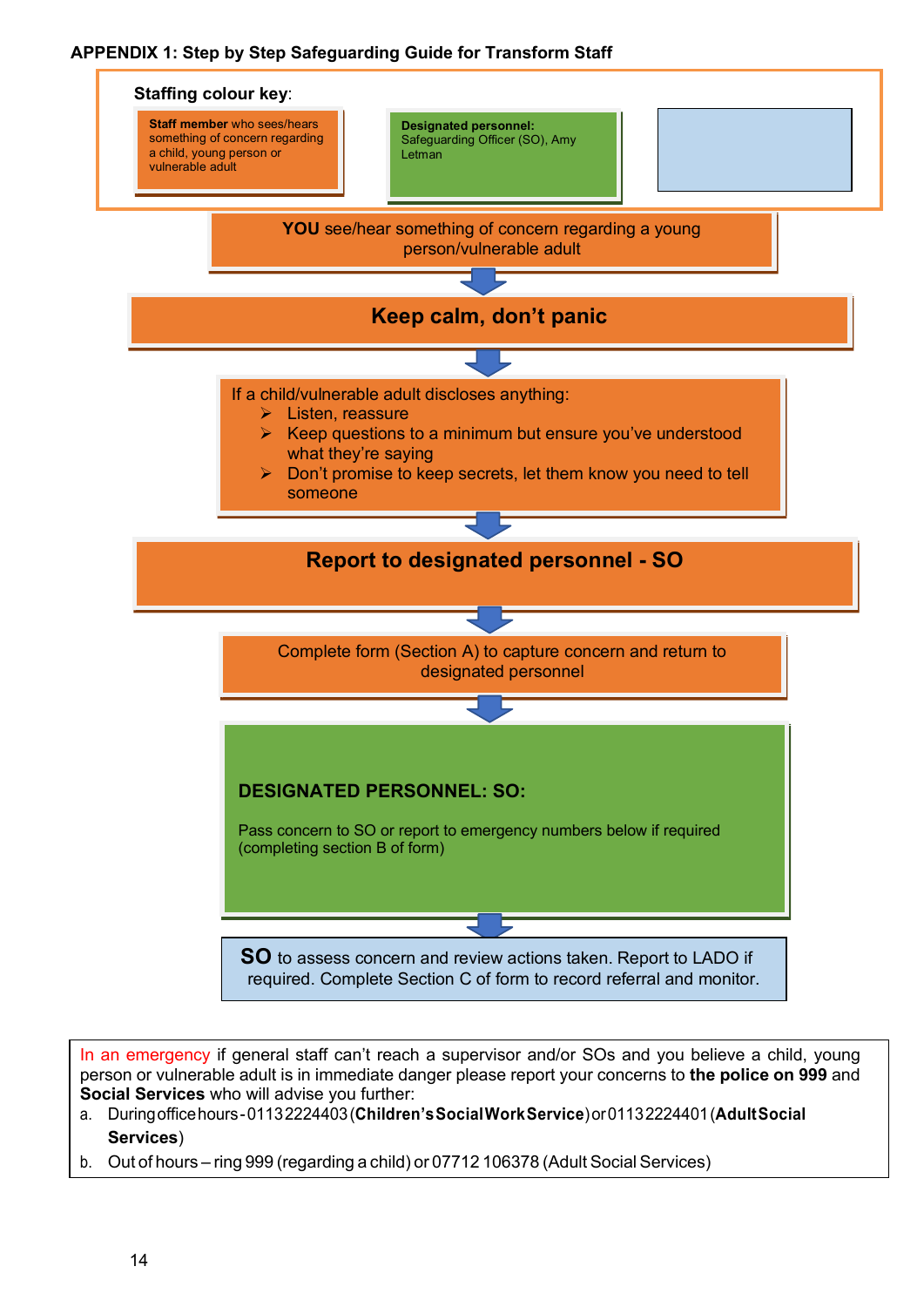### **APPENDIX 2: Capturing information regarding a Safeguarding concern or disclosure**

Please complete this form to ensure any allegations or disclosures are fully documented and return it to the Director. They will pass on to the designated Safeguarding Officer who will then make a referral to Local Authority Designated Officer (LADO) and Advice Team if appropriate. If an allegation has been made about the Director, please report to the Board of Trustees and vice versa.

If a child/young person or vulnerable adult is in immediate harm and you can't reach your DSO:

- **For a child** duringoffice hours ring0113 222 4403 (Children'sSocialWorkService)orOutof Hours ring 999
- **For anadult** during office hours ring 0113 222 4401 (AdultSocialServices) orOutof Hours ring 07712 106378

Please then update the DSO as to your actions at the earliest possible opportunity.

**SECTION A** to be completed by the member of staff who is raising a concern or the member of staff to whom a child makes a disclosure

| Your name:                                         | <b>Position:</b>                                       |
|----------------------------------------------------|--------------------------------------------------------|
| Date:                                              | Time:                                                  |
| Event:                                             | Seat Number (if relevant and known):                   |
| Name of child/young person or<br>vulnerable adult: | <b>Name of parent/carer (if known):</b>                |
|                                                    | If unknown can you describe who the child<br>was with? |
| Date of birth/age (if known):                      | If unknown how old do they look?                       |

**Can you describe what you are concerned about? (eg Has there been a change in their behaviour? What have you observed?) Please attach additional pages should you need to.**

**If a disclosure has been made please record exactly what the child said in their own words and what questions you asked e.g. when, where, what:**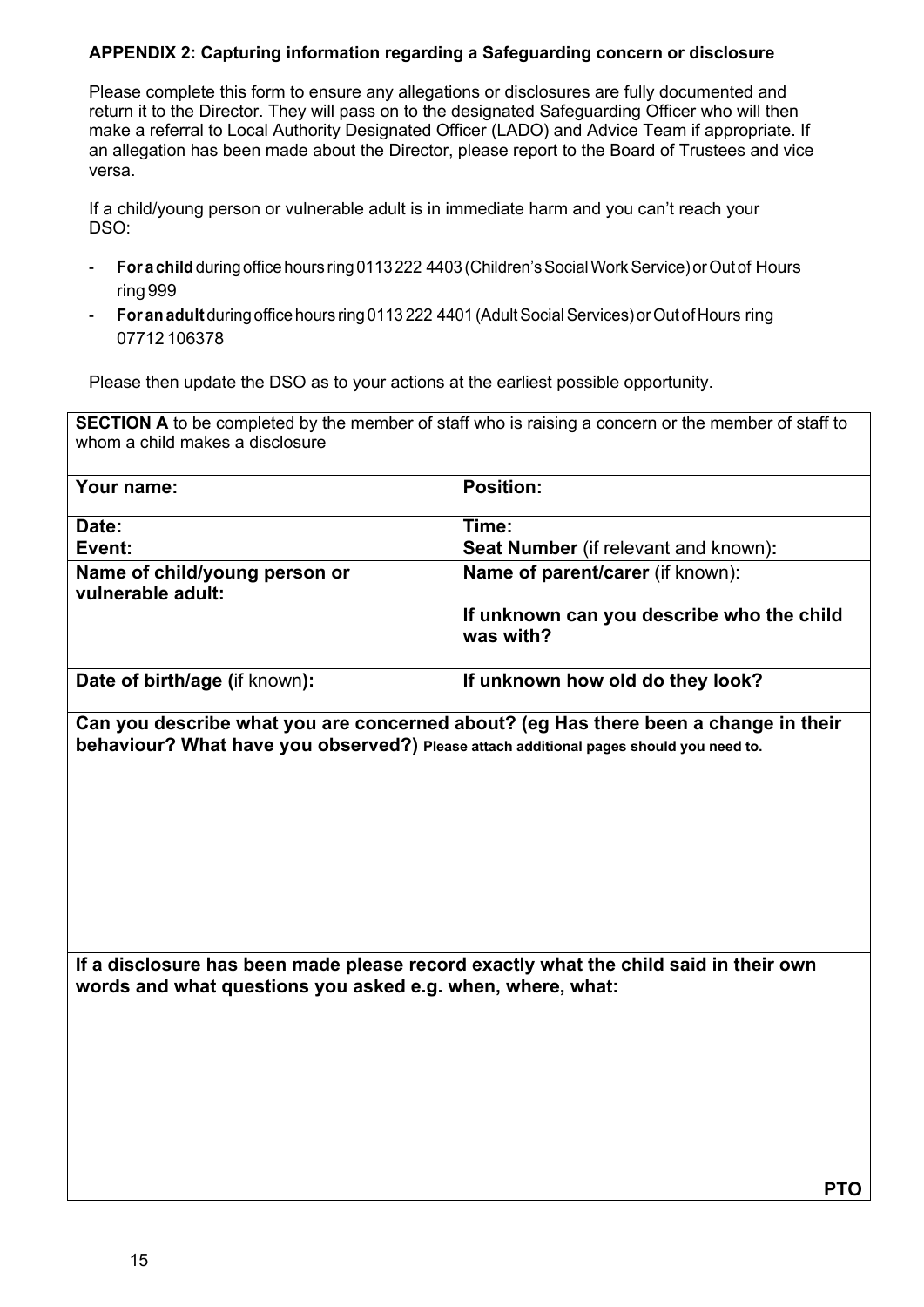| <b>What action you have taken:</b> (please tick any that apply)                                                                                                      |                     |  |  |  |
|----------------------------------------------------------------------------------------------------------------------------------------------------------------------|---------------------|--|--|--|
| Discussed concern with the SO                                                                                                                                        |                     |  |  |  |
|                                                                                                                                                                      |                     |  |  |  |
| Please provide the date/time and who you reported the concern to:                                                                                                    |                     |  |  |  |
| Discussed concern/allegation with SOs<br><b>Contract</b>                                                                                                             |                     |  |  |  |
| Please provide the date/time and who you reported the concern to:                                                                                                    |                     |  |  |  |
| They will make a referral to LADO Duty and Advice Team if appropriate                                                                                                |                     |  |  |  |
| Contacted the Children's/Adult's Social Work Service directly if the above can't be reached<br>immediately (please inform the SO that you have done so)              |                     |  |  |  |
| Please provide the date/time and who you reported the concern to:                                                                                                    |                     |  |  |  |
| $\Box$ In an emergency contacted the Police                                                                                                                          |                     |  |  |  |
| Please provide the date/time and who you reported the concern to:                                                                                                    |                     |  |  |  |
| Other actions taken                                                                                                                                                  |                     |  |  |  |
| <b>Please list:</b>                                                                                                                                                  |                     |  |  |  |
|                                                                                                                                                                      |                     |  |  |  |
|                                                                                                                                                                      |                     |  |  |  |
| Signed:                                                                                                                                                              | Date:               |  |  |  |
|                                                                                                                                                                      |                     |  |  |  |
| <b>SECTION B</b> to be completed by designated personnel who made a referral to LADO Duty and Advice<br>Team or the Emergency Children's/Adult's Social Work Service |                     |  |  |  |
| Your name:                                                                                                                                                           | <b>Position:</b>    |  |  |  |
| Date referral made:                                                                                                                                                  | Time referral made: |  |  |  |
| Referral made to LADO (by SO)<br>Referral made to the Children's/Adult's Social Work Service (by staff in the absence of the above)                                  |                     |  |  |  |
| Details of discussion held:                                                                                                                                          |                     |  |  |  |
|                                                                                                                                                                      |                     |  |  |  |
|                                                                                                                                                                      |                     |  |  |  |
| Signed:                                                                                                                                                              | Date:               |  |  |  |
|                                                                                                                                                                      |                     |  |  |  |
| <b>SECTION C</b> to be completed by the SOs                                                                                                                          |                     |  |  |  |
| Action taken or follow up required:                                                                                                                                  |                     |  |  |  |
|                                                                                                                                                                      |                     |  |  |  |
| Signed:                                                                                                                                                              | Date:               |  |  |  |
|                                                                                                                                                                      |                     |  |  |  |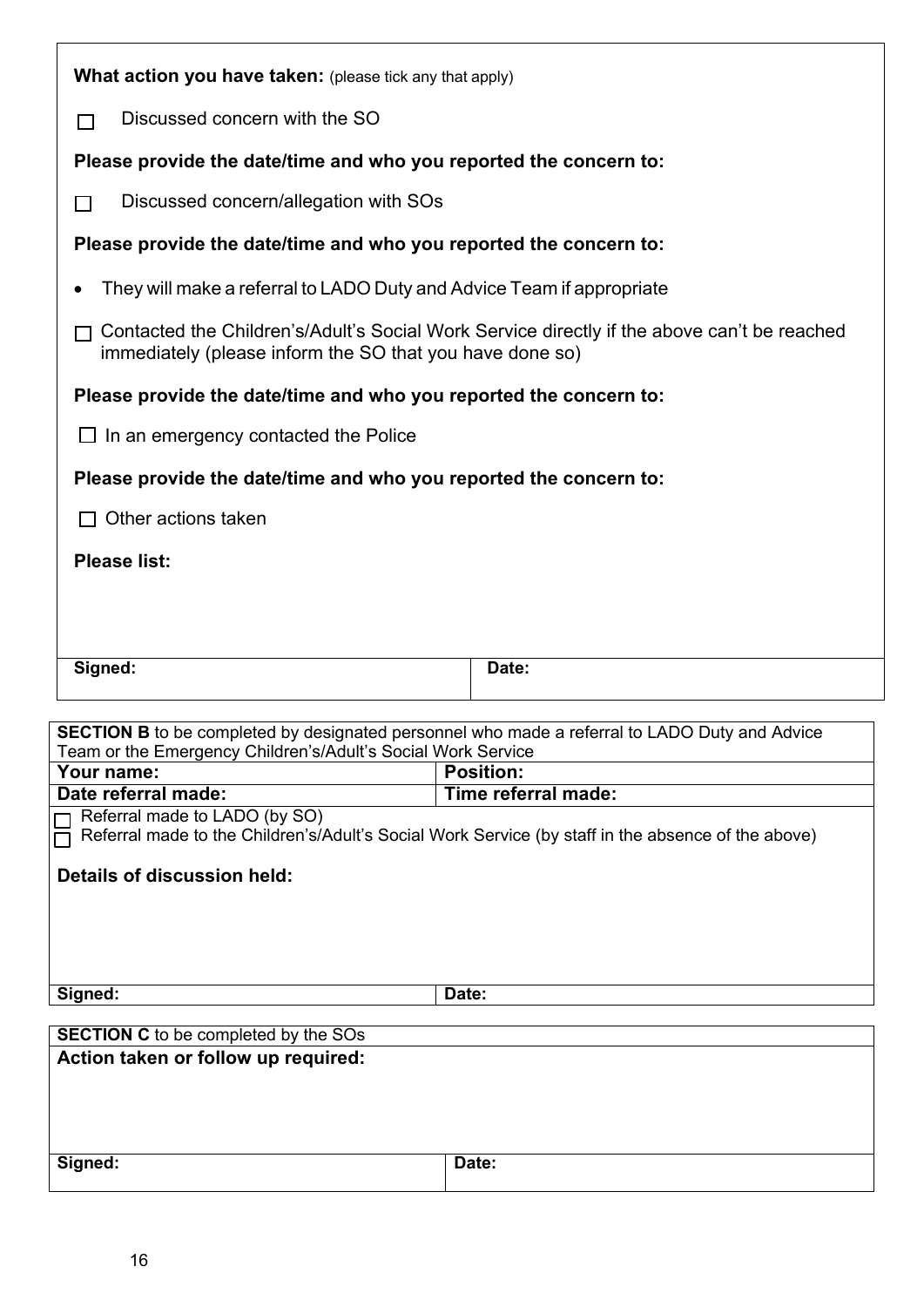# **APPENDIX 3: Activities Compliance Check List for Safeguarding Assurances**

**Name of Activity: Regular Repeated Activity/Bespoke Project Work [Delete]** 

| <b>Check</b>                                                                                                                                                          | Yes/No (please give further<br>detail and if no please state<br>why) | <b>Date</b> | <b>Signed</b> |
|-----------------------------------------------------------------------------------------------------------------------------------------------------------------------|----------------------------------------------------------------------|-------------|---------------|
| Have you done a risk assessment for your<br>activity?                                                                                                                 |                                                                      |             |               |
|                                                                                                                                                                       |                                                                      |             |               |
| Have you identified any access needs and if<br>so do you have a Personal Emergency<br>Evacuation Plan (PEEP) in place?                                                |                                                                      |             |               |
| Do you have the appropriate staff ratios in<br>place for the activity (please tick):                                                                                  |                                                                      |             |               |
| 1:3 for 0-2yr olds $\Box$                                                                                                                                             |                                                                      |             |               |
| 1:4 for 2-4yr olds $\square$                                                                                                                                          |                                                                      |             |               |
| 1:6 for 4-8yr olds                                                                                                                                                    |                                                                      |             |               |
| 1:8 for 9-12yr olds                                                                                                                                                   |                                                                      |             |               |
| 1:10 for 13-18yr olds                                                                                                                                                 |                                                                      |             |               |
| Do you need chaperones for your activity or<br>performance licenses?<br>If so, please list allocated chaperone(s)                                                     |                                                                      |             |               |
| Have you agreed the named first aider for<br>activity If so, please state.                                                                                            |                                                                      |             |               |
| Do you need to keep hold of emergency<br>contact details of participants?                                                                                             |                                                                      |             |               |
| If so, are you holding the data appropriately<br>to ensure GDPR compliance? eg on your<br>person for duration of session and then<br>locked away etc? (please detail) |                                                                      |             |               |
| Have you identified any safeguarding<br>risks/concerns that might arise, or you'd like<br>to discuss ahead of the activity (please<br>detail)                         |                                                                      |             |               |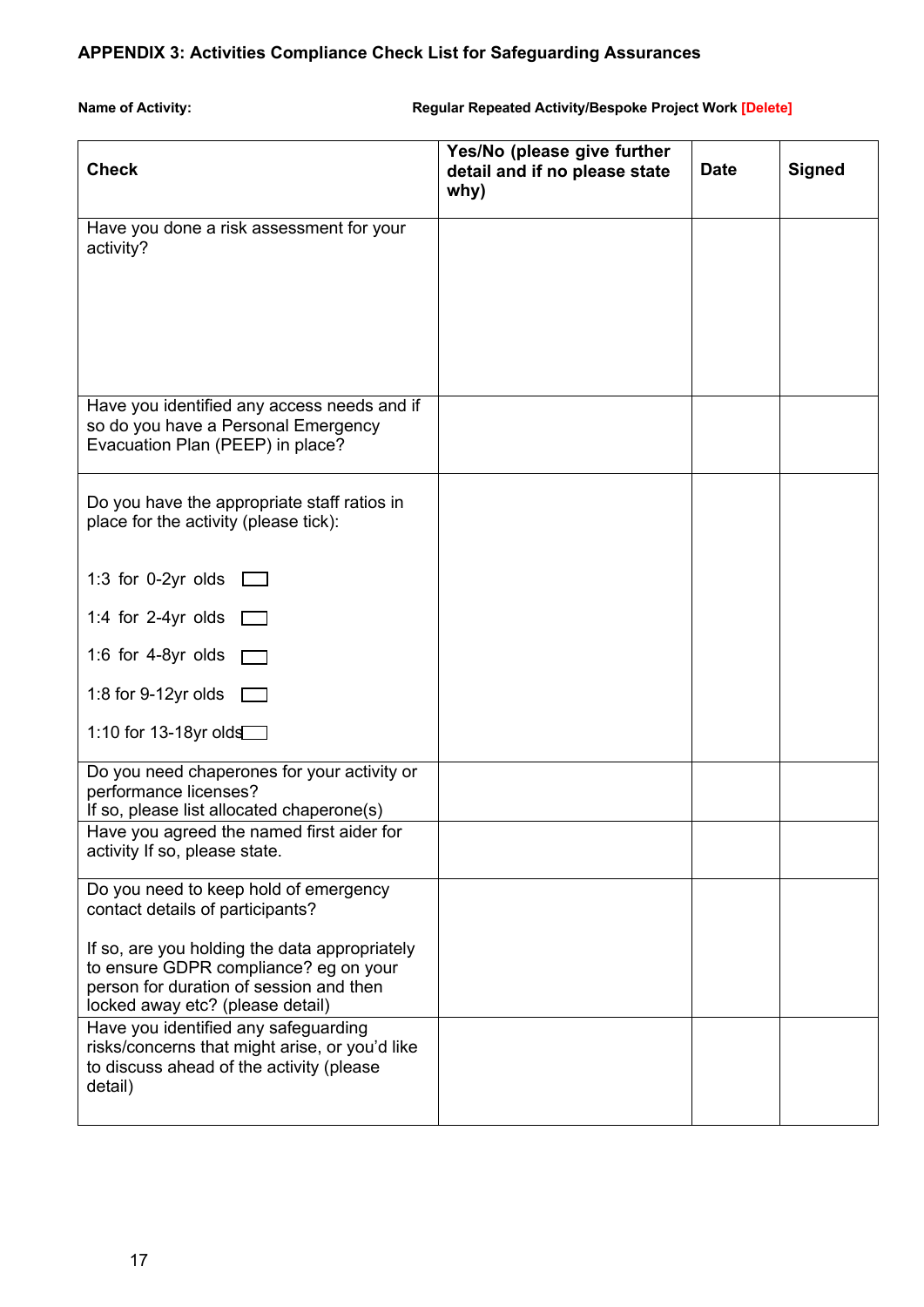### **APPENDIX 4: Good Practice Advice for Freelance Artists**

If you notice something unusual or concerning about a child/young person or vulnerable adult:

- 1. Immediately report the concern to Transform contact who will liaise with the Designated Safeguarding Officers directly if necessary.
- 2. If a child discloses anything to you listen and reassure them that they are not to blame. Keep questions to a minimum but ensure you understand what the child has said. Don't promise to keep secrets and let them know that you'll need to tell someone else.
- 3. Once you've spoken to Transform contact you may be asked to capture your concerns or any disclosures on a form provided to you by SO.
- 4. If the child/young person/vulnerable adult is **in immediate harm** and you can't get in contact with Transform staff or SO, you can ring the Police and Children's/Adult's Social Work Service directly.

### **Designated Safeguarding Officers (SO) for Transform:**

**Transform Creative Director:** Amy Letman **E:** amy@transformfestival.org

In the absence of Transform staff or the SO:

**For a child** during office hours ring 0113 222 4403 (Children's Social Work Service) or Out of Hours ring 999

**For an adult** during office hours ring 0113 222 4401 (Adult Social Services) or Out of Hours ring 07712 106378

### **Good Practice Advice:**

### **1. If you notice any physical signs of abuse on any young person/vulnerable adult:**

- Ask young person how they were injured. Be aware that if the child/young person/vulnerable adult is older it is likely that there will be more than just physical signs if abuse is taking place – you may notice a difference in their attitude, confidence, appearance etc
- If a disclosure is made **please inform the SO immediately**. They will provide you with a form to capture as much information as possible (for reference, see appendix 2). The SO will contact the Duty and Advice Team directly if the child/young person/ vulnerable adult is in immediate harm. If you can't report immediately to the SO and you're concerned you can ring the **Children's Social Work Service** directly for advice. Useful numbers detailed in Section 3 above and contact the adult social services team.
- Act on the advice given by the team and pass on your completed form for secure storage (this must be kept in a locked, confidential place).

If a disclosure isn't made but you are still concerned ensure you tell the SO who may:

- mention it to the parents/guardians after the session **if appropriate**
- ring the Duty and Advice Team directly (advising the young person/parent where possible/appropriate)

### **2. If you notice any non-physical signs of abuse:**

If you notice any drastic changes to mood, confidence etc please again inform the SO who may ask you to capture as much information as possible on the form at appendix 2. If appropriate the SO will follow up with the parent/carer andwill keep the form on file for our records. Monitor the situation and if at any point you feel that you need further advice discuss again with the SO who may ring the Duty and Advice Team.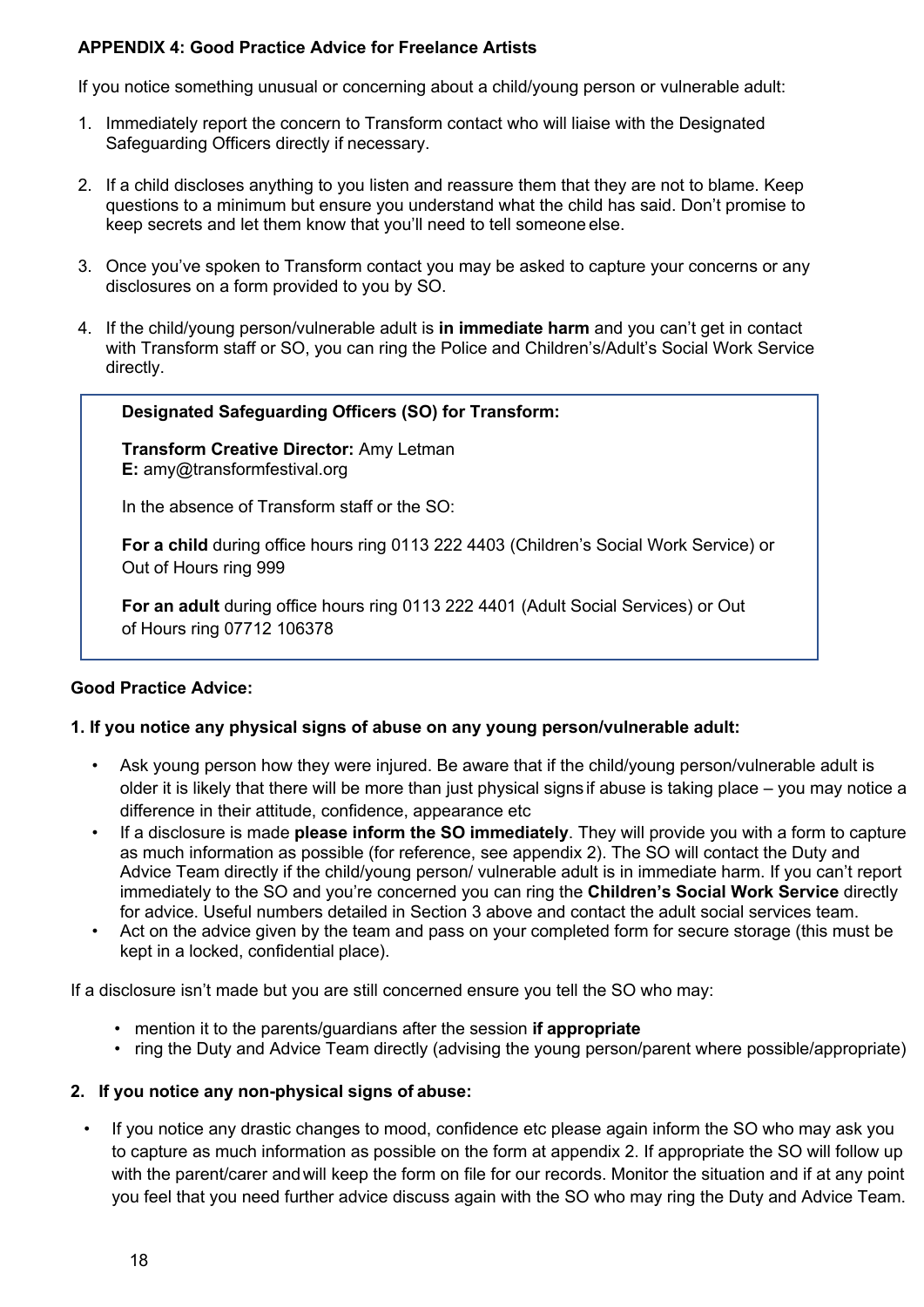### **3. If a young person/vulnerable adult discloses that they are self-harming:**

- Talk to the young person/vulnerable adult and establish whether they are at immediate risk of harm. **If they are in immediate harm** report to the SO who will ring the Duty and Advice Team directly. Please capture as much information as possible on the form at the end of this document to support this. If for any reason you can't get hold of the SO, please ring the **Children's Social Work Service directly for children and young people or the Adult Social Services for a vulnerable adult.** Useful numbers detailed in Section 3 above. Act on the advice given by the team and inform the SO as soon as possible passing over the completed forms for secure storage.
- If the young person/vulnerable adult **isn't at immediate risk** ask them whether they have anyone at school/work/home they can trust? Tell them that you'd like to mention it to this person (via the SO). If they protest explain the importance of getting the right support for them. The SO will then follow this up with their school/work/home. Please capture as much information as possible using the form at the end of this document.

### **4. If a young person discloses that they are having under age sex:**

- If they are **consenting** and the relationship is **age appropriate** tell them to seek advice as there are services that can support.
- If the relationship is **not age appropriate** immediately inform the SO who will ring the Duty and Advice Team as appropriate. Please capture as much information as possible using the form at the end of this document to support this. Tell the young person first that you are concerned and want to ring the team for further advice.Act on the advice given by the team and pass on any completed forms for secure storage.
- If the young person is **not consenting** immediately inform the SO who will ring the Duty and Advice Team as appropriate. Please capture as much information as possible using the form at appendix 2 to support this. Tell the young person first that you are concerned and want to ring the team for further advice. Act on the advice given by the team and pass on any completed forms for secure storage. If for any reason you can't reach any of the SO please contact the **Children's Social Work Service directly.**  Useful numbers detailed in Section 3 above.

### **5. If you notice any bruises on a child under 5yrs:**

- Ask the parent/guardian how they got it
- If appropriate/you're concerned with their response, ask whether the health visitor is aware and whether they mind if the SO gives them a ring to make sure they've picked it up so they can monitor it
- If you have any cause for concern after discussing with the parent tell them that you are going to seek advice to see if there's any further support available. Capture as much information as possible on the form at appendix 2. If the child is in immediate harm, then the SO can contact the Duty and Advice Team or you can contact the Children's Social Work Service directly. Useful numbers detailed in Section 3 above.

### **6. If a young person is not picked up at the end of a learning session or performance:**

- All consent forms to include a space for parents/carers to advise if they give permission for their child to come and go from our venues on their own. If parents have given permission, then the young person can make their own way home. **Check the registration/permission forms.**
- If parents have not given permission for the young person to leave on their own, the co-ordinator of the activity (eg Project Manager / Producer (Creative People) will ring their parents to come and collect them. If their family can't be reached the Project Manager / Producer (Creative People) will ring the police on 101 and keep trying to contact the family. The Project Manager / Producer (Creative People) will remain with the young person in an open environment preferably avoiding being in a 1-1 situation.

### **7. If a young person absconds before the end of the session:**

- If their parent/carer has allowed them to come and go on their own the Project Manager / Producer (Creative People) will just ring their parent/carers' emergency contact number to inform them
- If parents have not given permission for them to leave on their own, the Project Manager / Producer (Creative People) will ring their parents to advise them and then ring the police on 101